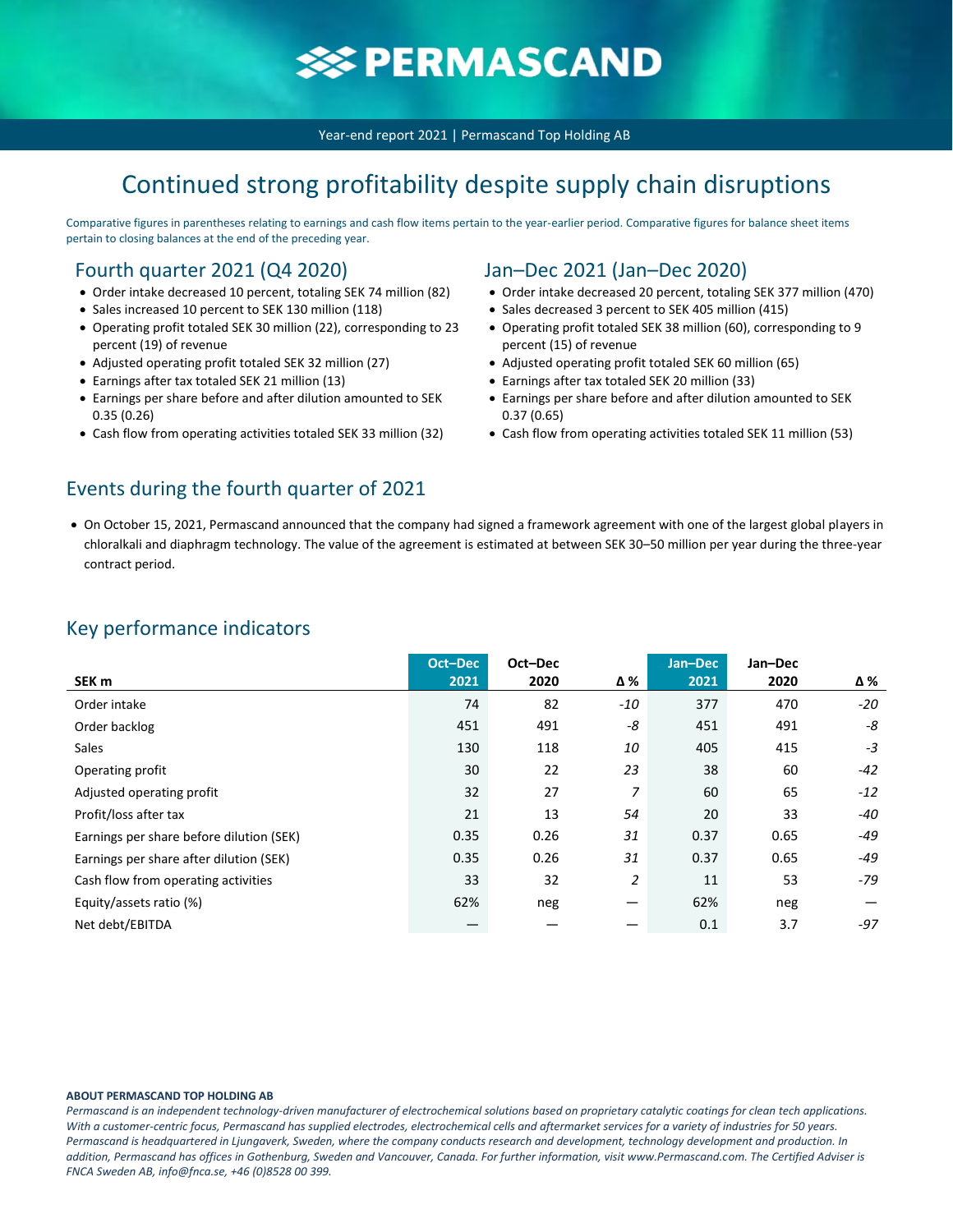## Continued strong profitability despite supply chain disruptions



*"The strong gross margin is proof that the investments we made in automation has resulted in improved production processes"*

**The fourth quarter of 2021 is testament to the fact that we are on the right path in our continued journey of growth, in which we will continue to deliver profitable growth by capitalizing on rapidly growing markets being driven by megatrends in environment and sustainability.**

During the quarter, we continued to be affected primarily by a volatile supply chain that affected customers' decision-making processes in the short term. We thus found many of our customers holding off on placing orders during the quarter. We still displayed strong total figures for the quarter. Sales increased 10 percent to SEK 130 million, and once again we achieved a robust gross profit of SEK 47 million, which corresponds to a gross margin of 36 percent. This is proof that the investments we made in automation has resulted in improved production processes. We delivered an adjusted operating profit of SEK 32 million during the quarter, compared with SEK 27 million in the year-earlier period. This, despite a larger cost base as a result of the investments we made for future growth.

We are experiencing a historically high level of activity, with several customer inquiries in all three of our business segments. The high level of activity is a prerequisite for a strong commercial order intake and sales in the future, which is originating from smaller project orders. To maximize performance and sustainability, Permascand's solutions are to a great degree tailored to the end customer through dialogue, testing and adaptation. There is no doubt that the underlying demand in the market remains high, given the significant interest from customers looking to initiate discussions and partnership agreements.

Our ambitions in green hydrogen – a sub-segment under Electrification & Renewables – are high. Our largest innovative effort, the construction of a full-scale technology and innovation center and investments in the company's research team, proceeded according to plan during the quarter. There are strong opportunities in the market for green hydrogen produced via electrolysis, a market in which Permascand has delivered electrodes for electrolysis for over 20 years.

The level of activity in Industrial Solutions remains healthy, and numerous interesting dialogues are in progress. This indicates a strong underlying demand driven by increased awareness of the climate gains that are generated by the use of dimensionally stable anodes. We have also been working intensely on a new type of high-efficiency coating technology that is planned to be put into operation in the second quarter of 2022. The higher efficiency leads to lower costs and a more sustainable production.

Water Treatment was relatively unchanged during the quarter. The pandemic continued to have a short short-term dampening effect on the shipping industry and the growth in the field. The need for systems that can efficiently purify ballast water remains, and we believe that market conditions beyond the pandemic remain unchanged.

Using a flexible approach, we have been highly successful in adapting our operational activities to the prevailing situation. In combination with improvements in automation and robotisation, we will continue to increase our efficiency in the various parts of our operation so that we will be ready when the market situation returns to normal. We look forward to the remainder of 2022, where we will be well positioned to capture additional market shares and strengthen our profitability to increase our lead over our competitors.

*Peter Lundström, CEO*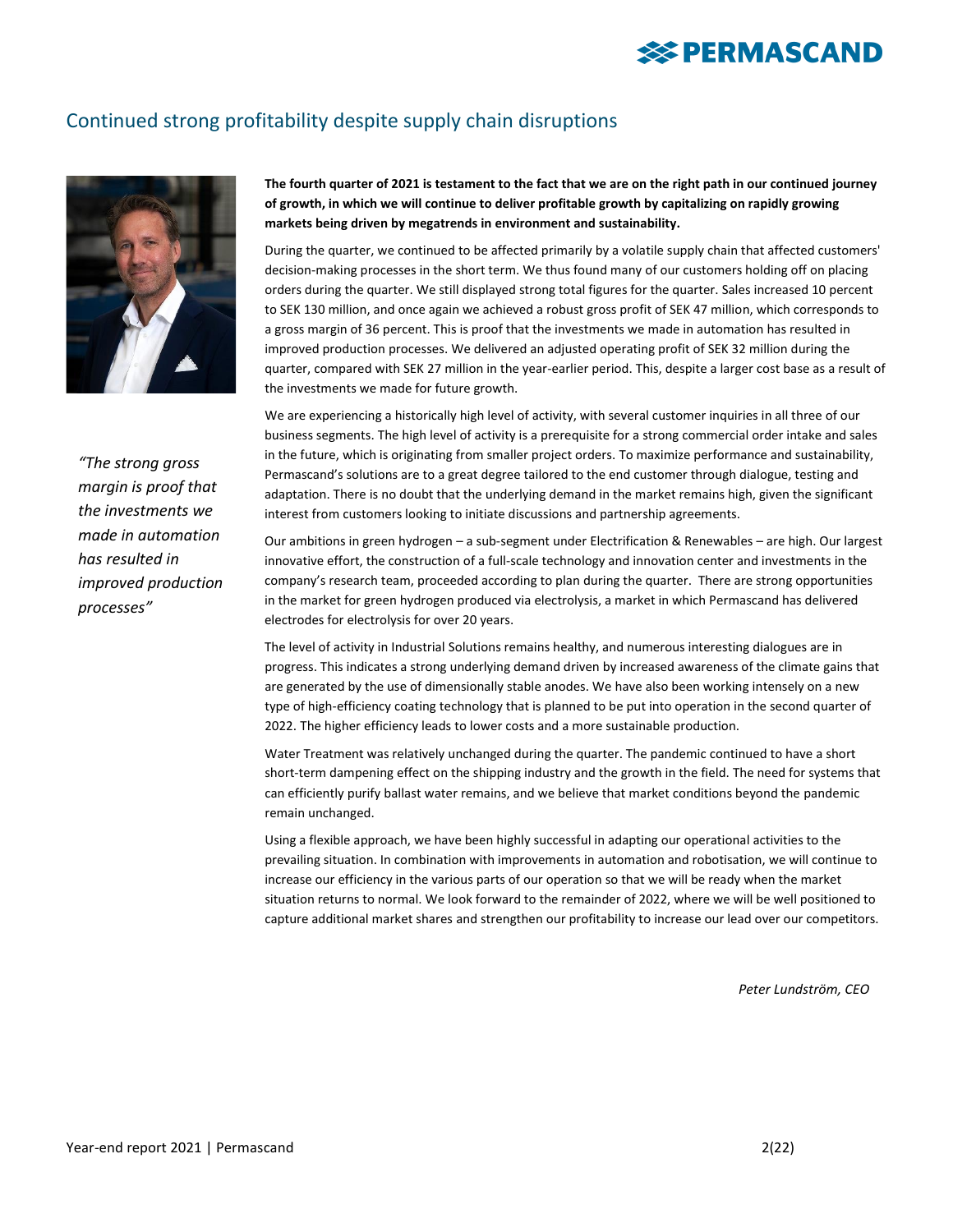## Permascand in brief

Permascand is an independent technology-driven manufacturer of electrochemical solutions. With its proprietary catalytically coated electrodes for electrolysis, Permascand provides products that facilitate energy savings and promote the transition to green energy. With a customer-oriented focus, Permascand has supplied electrodes, electrochemical cells and aftermarket services for a variety of industries for 50 years. The Permascand share is listed on Nasdaq First North Premier Growth Market under the symbol PSCAND.

The Group's operations are divided into three business segments: Electrification & Renewables, Industrial Solutions and Water Treatment. Sustainability is at the heart of Permascand's operations and permeates everything Permascand does. Permascand's solutions are directly linked to clean tech applications that lower environmental impact. Hence, the global focus on sustainability and reducing environmental impact is a factor that is expected to increasingly contribute to demand for Permascand's products.

#### **Vision**

Permascand's vision is to become the leading independent global supplier of electrochemical solutions for clean tech applications in green technologies.

#### **Mission**

To deliver innovative, competitive, technical and production solutions to the markets for Electrification & Renewables, Industrial Solutions and Water Treatment.

## Permascand's contribution to UN Sustainable Development Goals



Crucial to the value chain in several industrial sectors, and facilitates basic infrastructure



Reduces energy consumption through proprietary catalytic coatings



Clean tech applications that enable the green transition



Keeps the oceans clean through ballast water treatment systems

### Financial targets and dividend policy

| <b>Growth</b>            | Permascand's goal over the medium term is to achieve average organic growth of at least 25 percent per<br>year.                                                                                                                                                                                                                                                    |
|--------------------------|--------------------------------------------------------------------------------------------------------------------------------------------------------------------------------------------------------------------------------------------------------------------------------------------------------------------------------------------------------------------|
| <b>Profitability</b>     | Permascand's goal over the medium term is to deliver an operating margin of more than 25 percent.                                                                                                                                                                                                                                                                  |
| <b>Capital structure</b> | Permascand's net debt in relation to EBITDA shall not exceed 2.0x. This level may be temporarily<br>exceeded in connection with acquisitions.                                                                                                                                                                                                                      |
| <b>Dividend policy</b>   | Permascand's Board of Directors intends to use generated cash flow for continued growth and does not<br>expect to propose a dividend in the short term. The Board of Directors will, however, evaluate the<br>possibility of a dividend on an annual basis, taking into account the company's business conditions,<br>growth opportunities and financial position. |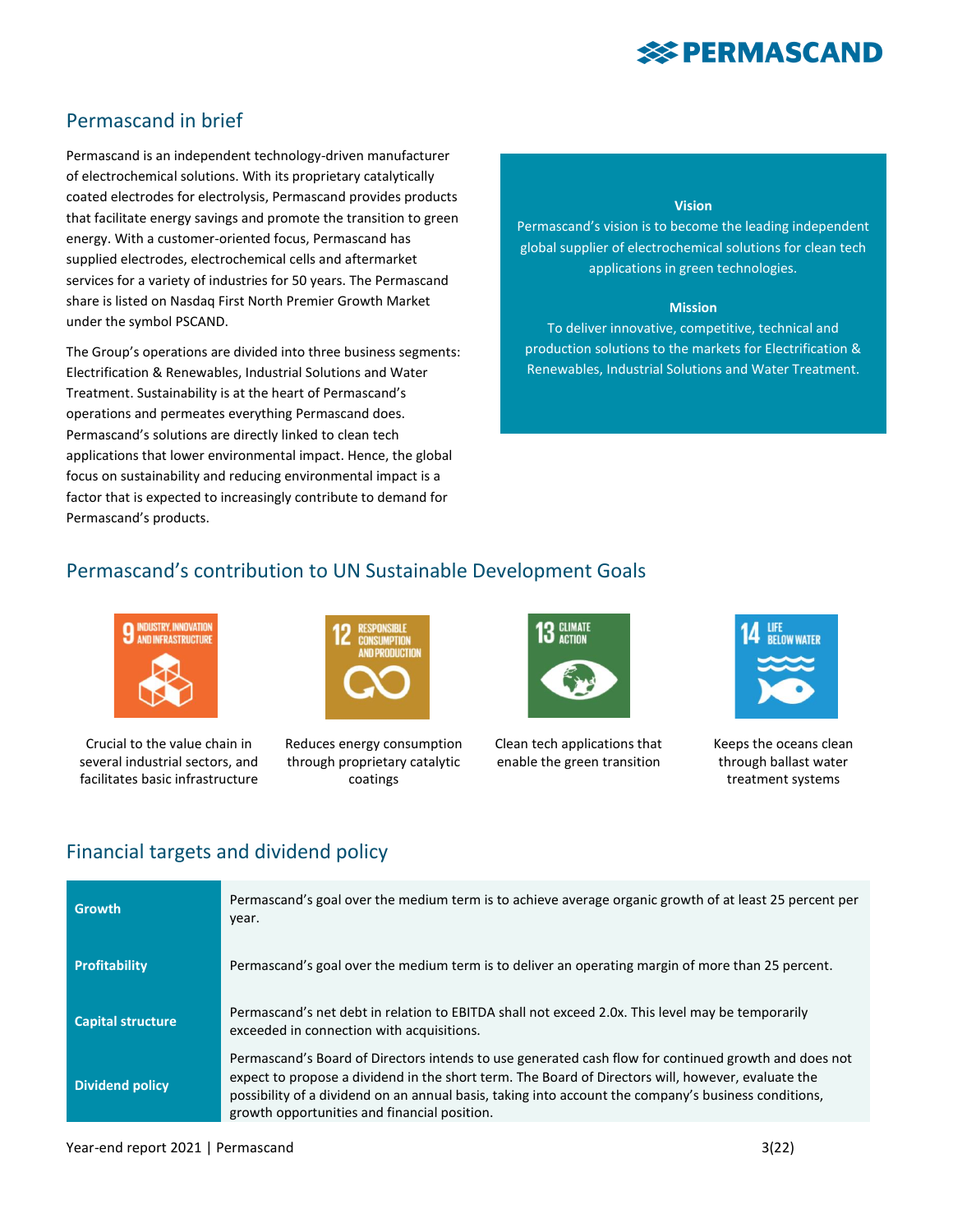## Financial performance during the fourth quarter of 2021

#### **Order status**

Order intake during the fourth quarter totaled SEK 74 million (82), divided among Electrification & Renewables, SEK 14 million (24); Industrial Solutions, SEK 55 million (56); and Water Treatment, SEK 5 million (1). At the end of the period, the value of the order backlog was SEK 451 million (491).

#### **Sales**

Sales in the fourth quarter totaled SEK 130 million (118), up 10% compared to the year-earlier period. In Electrification & Renewables, sales increased 86 percent to SEK 22 million (12). In Industrial Solutions, the increase was 6 percent, totaling SEK 43 million (40). In Water Treatment, total sales were at the same level as the preceding year: SEK 66 million (66).

#### **Gross profit**

Gross profit totaled SEK 47 million (36), corresponding to a gross margin of 36 percent (30). The higher margin is due to enhanced efficiency in the production process, and the result of strategic initiatives for reduced costs.

#### **Operating profit/loss—Adjusted operating profit/loss**

Operating profit for the period totaled SEK 30 million (22), corresponding to an operating margin of 23 percent (19) of revenue. Sales expenses and administrative expenses have increased since the year-earlier period as a result of new hires and consultant expenses. Permascand continues its efforts to increase both sales and market presence and has incurred costs for the transition to a listed company. The portion of the cost of research and development reported in operating profit has increased as well, which during the fourth quarter was a consequence of research and development costs that are not

directly attributable to a customer order but are of a broader type. Costs affecting comparability during the fourth quarter pertained to several activities in connection to the company's 50th anniversary celebration totaling SEK 2 million; items affecting comparability in the fourth quarter of 2020 pertained to the company's IPO process and totaled SEK 4 million, yielding an adjusted operating profit of SEK 32 million (27). The adjusted operating margin totaled 25 percent (23).

Exchange rate fluctuations in conjunction with the restatement of balance sheet items at the closing rate are recognized as other operating income or expenses, which are included in operating profit. These amounted to SEK 0 million (-2).

#### **Profit/loss for the period and earnings per share**

Profit before tax for the fourth quarter totaled SEK 28 million (18). The net of financial income and expenses amounted to SEK -2 million (-4) and consists of interest rates. As a result of the lower loan-to-value ratio, interest expense was lower than in the comparison period. Tax in the fourth quarter totaled SEK -7 million (-5). The profit for the period increased to SEK 21 million (13), and earnings per share were SEK 0.35 (0.26).

#### **Cash flow**

Cash flow from operating activities totaled SEK 33 million (32). The positive cash flow is a result of the positive operating profit and a positive change in working capital. The impact from the change in working capital totaled SEK 3 million (9). Investments in non-current assets during the period totaled SEK -9 million (- 10). Decreased use of overdraft facilities meant that cash flow from financing activities totaled SEK -12 million (-6), corresponding to a total positive cash flow of SEK 12 million (16).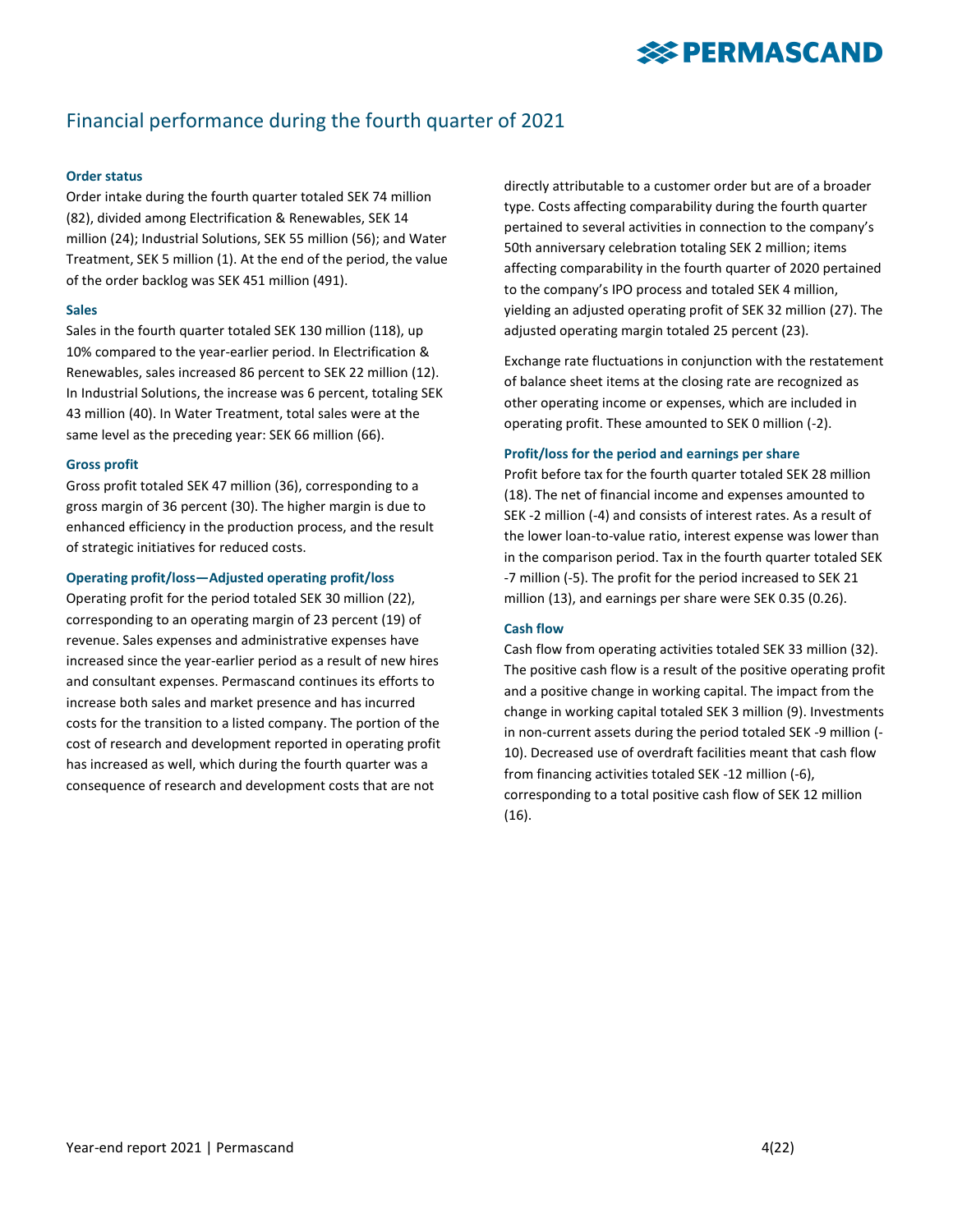# **SERMASCAND**

## Financial performance during full-year 2021

Sales for 2021 amounted to SEK 405 million (415), down 3 percent from the year-earlier period. Two segments, Electrification & Renewables and Industrial Solutions, increased their sales while sales in Water Treatment decreased. Decreased sales in the Water Treatment segment are the result of a lower rate of installation than planned for ballast water treatment systems (BWTS) aboard marine vessels. Access to shipyards and drydocks has been limited as a result of restrictions and lockdowns, and problems with transportation and logistics entailing delays for Permascand's customers. Water Treatment's share of total revenue decreased as a result of the lower installation rate, totaling 48 percent for the year compared with 61 percent of total revenue in 2020.

Lower sales notwithstanding, the gross profit increased by 16 percent, totaling SEK 123 million (104) and corresponding to a gross margin of 30 percent (25). The higher margin is the result of the investments made in enhancing the efficiency of the production process, and the result of strategic initiatives for reduced costs in areas such as purchasing, planning, and production technology.

Operating profit totaled SEK 38 million (60), though it was low for the year as a result of high administrative expenses linked to the IPO process and the listing that was completed in June. Adjusted for items affecting comparability during the period of SEK 22 million (5) related to the IPO and the company's 50th anniversary, adjusted operating profit totaled SEK 60 million (65), corresponding to an adjusted operating margin of 15 percent (16). After deductions for financial expenses of SEK -11 million (-15) and tax of SEK -7 million (-12), profit for the period totaled SEK 20 million (33).

Cash flow for the year totaled SEK 17 million (-8). Key items that impacted the new share issue carried out in conjunction with the company's listing had a net positive impact of SEK 29 million. In addition, the change in working capital had a negative impact on the cash flow, primarily through increased inventory and investments in non-current assets.

#### **The impact of COVID-19 on earnings**

Since the second quarter of 2020, COVID-19 has meant that planned deliveries and installations have been postponed and reduced the planned growth rate for Permascand. The lower production rate during the most intense period of the pandemic led to overcapacity in staff, which was managed through temporary furloughs in 2020 and the first quarter of 2021. Starting in the second quarter, the effects of the pandemic began to diminish and the company has returned to full production. Longer-term effects from the pandemic in the global market are difficult to predict, but disruptions in logistics and transportation remain a challenge for Permascand as regards the supply of materials. Management is following developments closely and assessing any adaptations to the new conditions.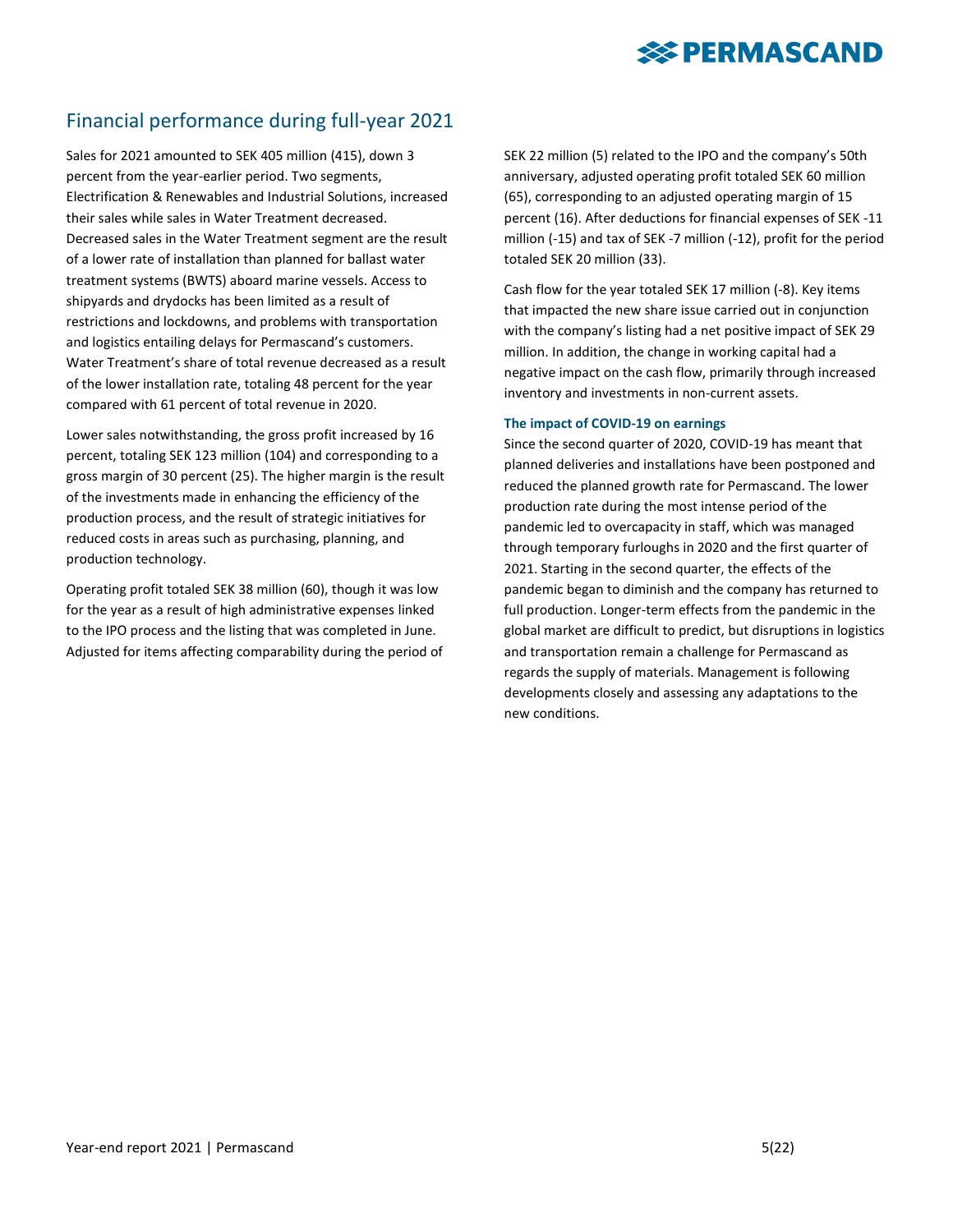

### Financial review

Total assets at year end amounted to SEK 455 million (413 at the beginning of the year). The assets largely comprise noncurrent assets in the form of robot cells for automation, investments in coating methods, inventory and current receivables (primarily trade receivables).

Equity and the equity/assets ratio changed in June as a result of the company's share issue and the IPO with issue costs, and totaled SEK 283 million (-16) and 62 percent (neg), respectively, at the end of the year. A more detailed explanation of the change in equity is available in the Condensed consolidated statement of changes in equity on page 12. Apart from interest-bearing liabilities, the company has operating liabilities, the majority of which comprise trade payables and advance payments from customers.

#### **Derivatives**

Permascand has currency derivatives in the form of swap contracts in EUR and USD. The total market value of the

contracts on the balance sheet date was SEK -0.3 million (0.8 at the beginning of the year) and the maturities are March 31, June 30 and September 30, 2022.

#### **Net debt**

The Group's net debt totaled SEK 6 million on the balance sheet date, compared with SEK 271 million at the beginning of the year. In conjunction with the listing, the company paid down a bank loan of SEK 250 million. The remaining interestbearing liabilities consist primarily of borrowing in banks. On the balance sheet date, outstanding loans totaled SEK 39 million (287 at the beginning of the year) and cash and cash equivalents in banks totaled SEK 36 million (19 at the beginning of the year). The carrying amount of borrowing corresponds to the fair value of the Group's borrowing as the loans have a variable interest rate and the credit spread is not such that the carrying amount deviates materially from the fair value. The credit facilities have customary covenants.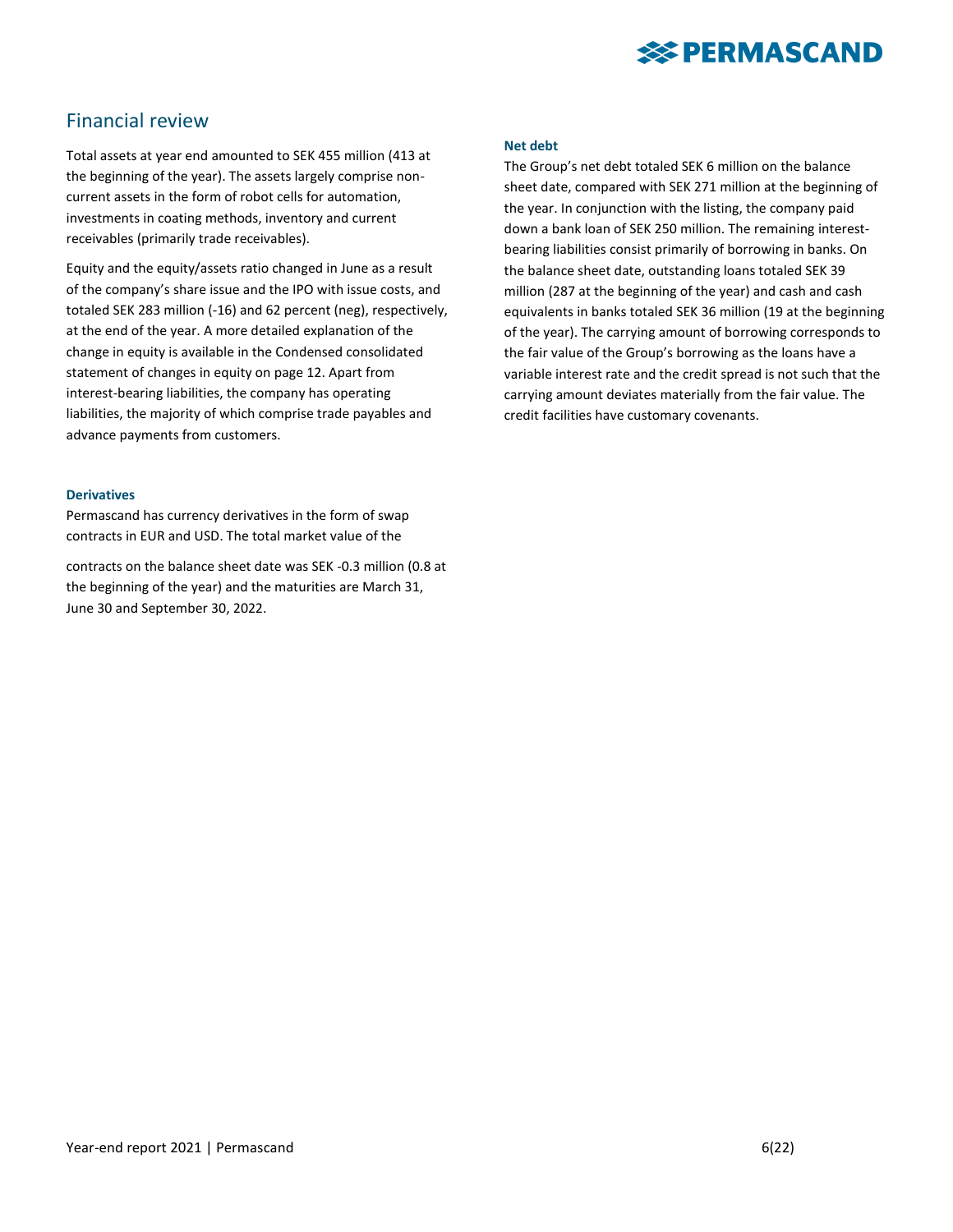

### Segment reporting

Permascand has three operating segments: Electrification & Renewables, Industrial Solutions and Water Treatment, which also correspond to the Group's business areas. The respective segments are described on the following pages.

Operating segments are reported in a manner consistent with the internal reporting provided to the chief operating decision maker. The CEO is the chief operating decision maker for the

Group, and is responsible for evaluating the Group's financial position and earnings and making strategic decisions. Segment reporting is used as the basis for allocating resources and evaluating results.

The segments are monitored by sales and gross profit less direct and indirect production costs for goods sold.

### Electrification & Renewables

Permascand's Electrification & Renewables segment specializes in products in which electrochemical cells are used in processes for electroextraction of metals and technology for extracting lithium and producing green hydrogen. These are two important substances for the global transition to sustainable energy owing to their use in fossil fuel-free transportation and energy storage.



#### **Key performance indicators**

| SEK <sub>m</sub> | Oct-Dec<br>2021 | Oct-Dec<br>2020 | Jan-Dec<br>2021 | Jan-Dec<br>2020 |
|------------------|-----------------|-----------------|-----------------|-----------------|
| Order backlog*   | 100             |                 | 100             |                 |
| Order intake     | 14              | 24              | 38              | 60              |
| Revenue          | 22              | 12              | 59              | 29              |
| Gross profit     | 4               | $\overline{2}$  | 10              | 4               |
| Gross margin     | 18%             | 18%             | 16%             | 13%             |

*\*Historical data for order backlog by segment unavailable*

### **Share of Group sales Full-year 2021**



#### **Sales and earnings**

Electrification & Renewables' order intake for the fourth quarter decreased to SEK 14 million (24). At the end of the quarter, the value of the order backlog for the segment was SEK 100 million. The level of activity in the segment is high, with several development projects in progress. At the same time, longer turnaround times and challenging materials supply continued to result in a hesitancy among the company's customers toward investing.

Revenue for the fourth quarter totaled SEK 22 million (12). The increase is attributable primarily to generally growing demand and more deliveries, primarily in power transmission based on orders received in 2020 and 2021. Of total sales in the fourth quarter, Electrification & Renewables comprised 17 percent (10).

The gross margin for the fourth quarter totaled 18 percent. Order intake and sales in the segment were dominated by business related to development projects that will lead to future commercial orders.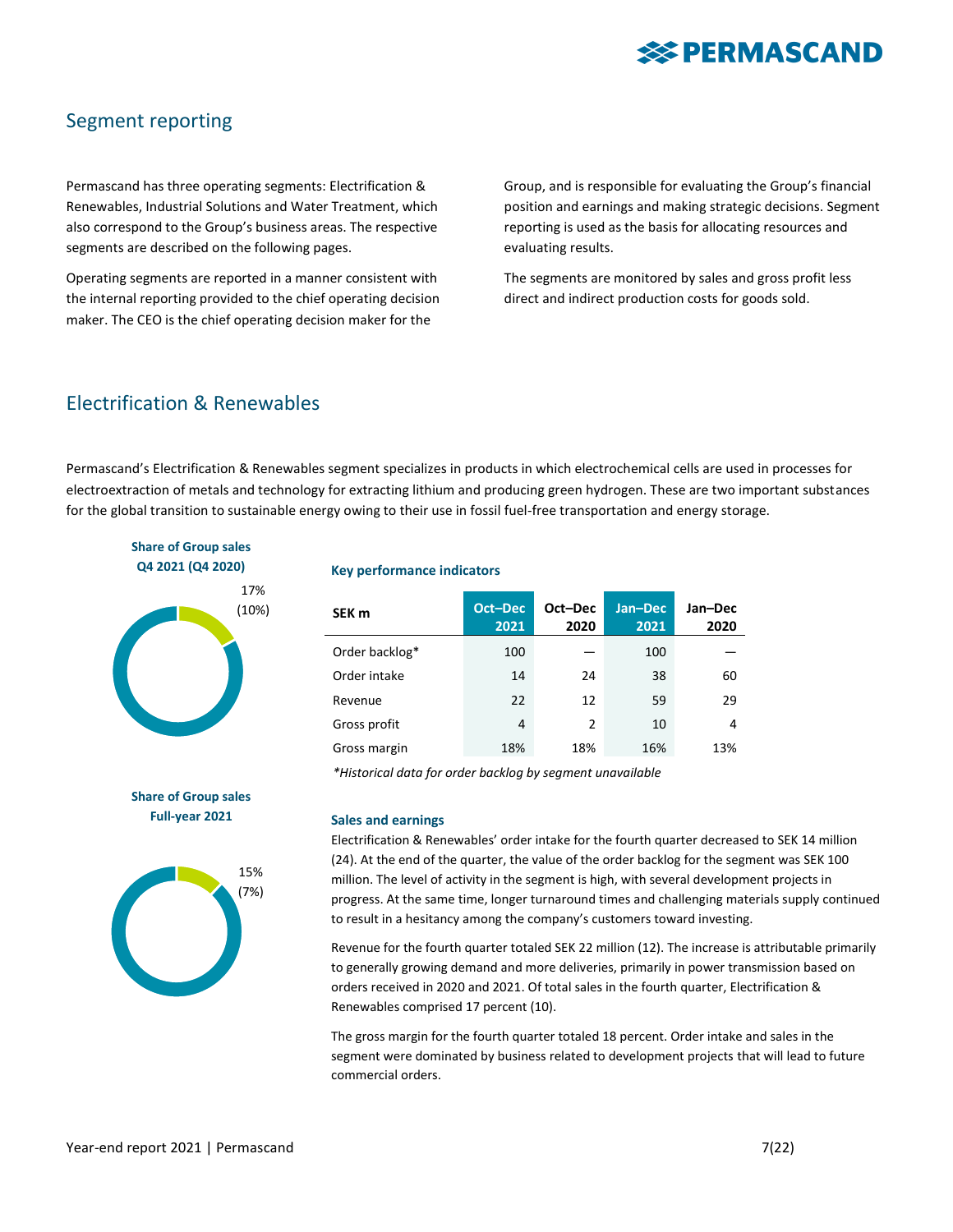### Industrial Solutions

Permascand's Industrial Solutions segment specializes in production for customers primarily in the chemicals industry. The products within the segment allow customers to reduce their energy consumption and include electrode fabrication, manufacturing of electrodes and complete chlorate and chloralkali process systems for new and existing plants and recoating of installed products.

#### **Share of Group sales Q4 2021 (Q4 2020)**



#### **Key performance indicators**

| SEK m          | Oct-Dec<br>2021 | Oct-Dec<br>2020 | Jan-Dec<br>2021 | Jan-Dec<br>2020 |
|----------------|-----------------|-----------------|-----------------|-----------------|
| Order backlog* | 99              |                 | 99              |                 |
| Order intake   | 55              | 56              | 147             | 176             |
| Revenue        | 43              | 40              | 150             | 131             |
| Gross profit   | 20              | 15              | 54              | 38              |
| Gross margin   | 47%             | 38%             | 36%             | 29%             |

*\*Historical data for order backlog by segment unavailable*

**Share of Group sales Full-year 2021**



#### **Sales and earnings**

Order intake in Industrial Solutions for the fourth quarter remained stable and totaled SEK 55 million (56). The quarter was marked by hesitancy among the company's customers toward investing, owing to longer turnaround times for materials supply, both for Permascand and the company's customers. The level of activity and general demand remain stable. During the quarter, the company furthered its discussions around so called "green fields" projects. This indicates healthy underlying demand that is expected to grow in pace with the market returning to more normal conditions. At the end of the quarter, the value of the order backlog for the segment was SEK 99 million.

Revenue for the fourth quarter totaled SEK 43 million (40), which is in line with the year-earlier period. Like the third quarter, the market situation remained a challenging one that impacted our customers' desire to invest. Despite this, Permascand has maintained a healthy production rate with the material the company has had in stock, and has been successful in delivering on time. Of total sales in the fourth quarter, Industrial Solutions comprised 33 percent (34).

The gross margin in the segment increased in the fourth quarter to 47 percent, driven by improvements in efficiency resulting from the automation and robotification of production.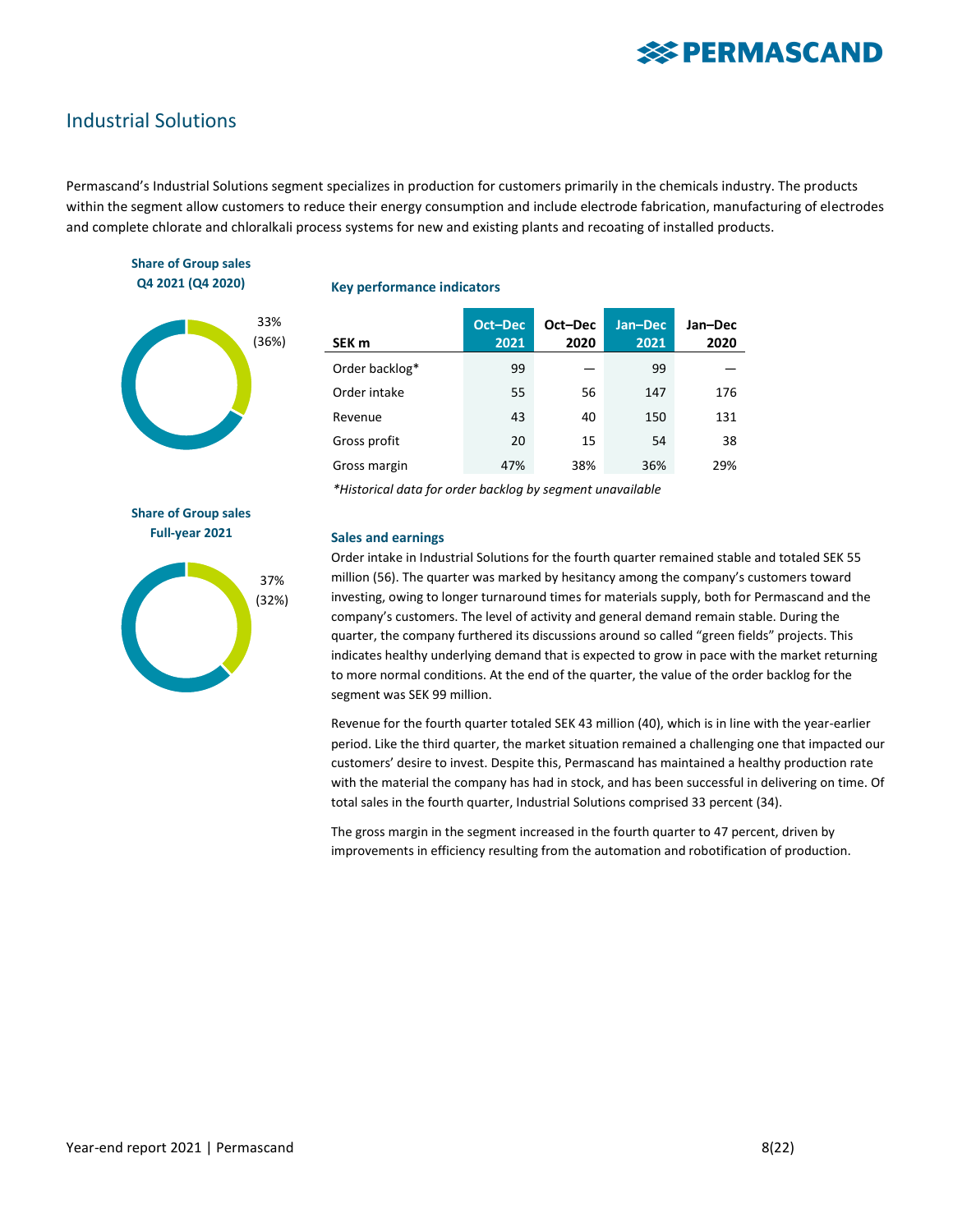### Water Treatment

Permascand's Water Treatment segment specializes in electrochemical disinfection of water, primarily for the marine sector, and purification of ballast water for ships as well as standard systems with other areas of application.

#### **Share of Group sales Q4 2021 (Q4 2020)**



#### **Key performance indicators**

| SEK <sub>m</sub> | Oct-Dec<br>2021 | Oct-Dec<br>2020 | Jan-Dec<br>2021 | Jan-Dec<br>2020 |
|------------------|-----------------|-----------------|-----------------|-----------------|
| Order backlog*   | 252             |                 | 252             |                 |
| Order intake     | 5               | 1               | 191             | 234             |
| Revenue          | 66              | 66              | 195             | 255             |
| Gross profit     | 23              | 18              | 60              | 62              |
| Gross margin     | 36%             | 27%             | 31%             | 24%             |

*\*Historical data for order backlog by segment unavailable*

**Share of Group sales Full-year 2021**



#### **Sales and earnings**

Order intake for Water Treatment was low during the fourth quarter, which is a direct result of increased uncertainty as a consequence of the new wave of the pandemic and deferred investment decisions. The need for systems that can efficiently treat ballast water remains, and demand is expected to increase in pace with the market returning to more normal conditions. At the end of the fourth quarter, the value of the order backlog for the segment was SEK 252 million.

Revenue in the fourth quarter totaled SEK 66 million (66). Even though sales picked up toward the end of the year, the lack of growth compared with the year-earlier period was primarily attributable to hesitancy in investment decisions. Of total sales in the fourth quarter, Water Treatment comprised 50 percent (56).

The gross margin improved during the fourth quarter to 36 percent, driven by improvements in efficiency resulting from the automation and robotification of production.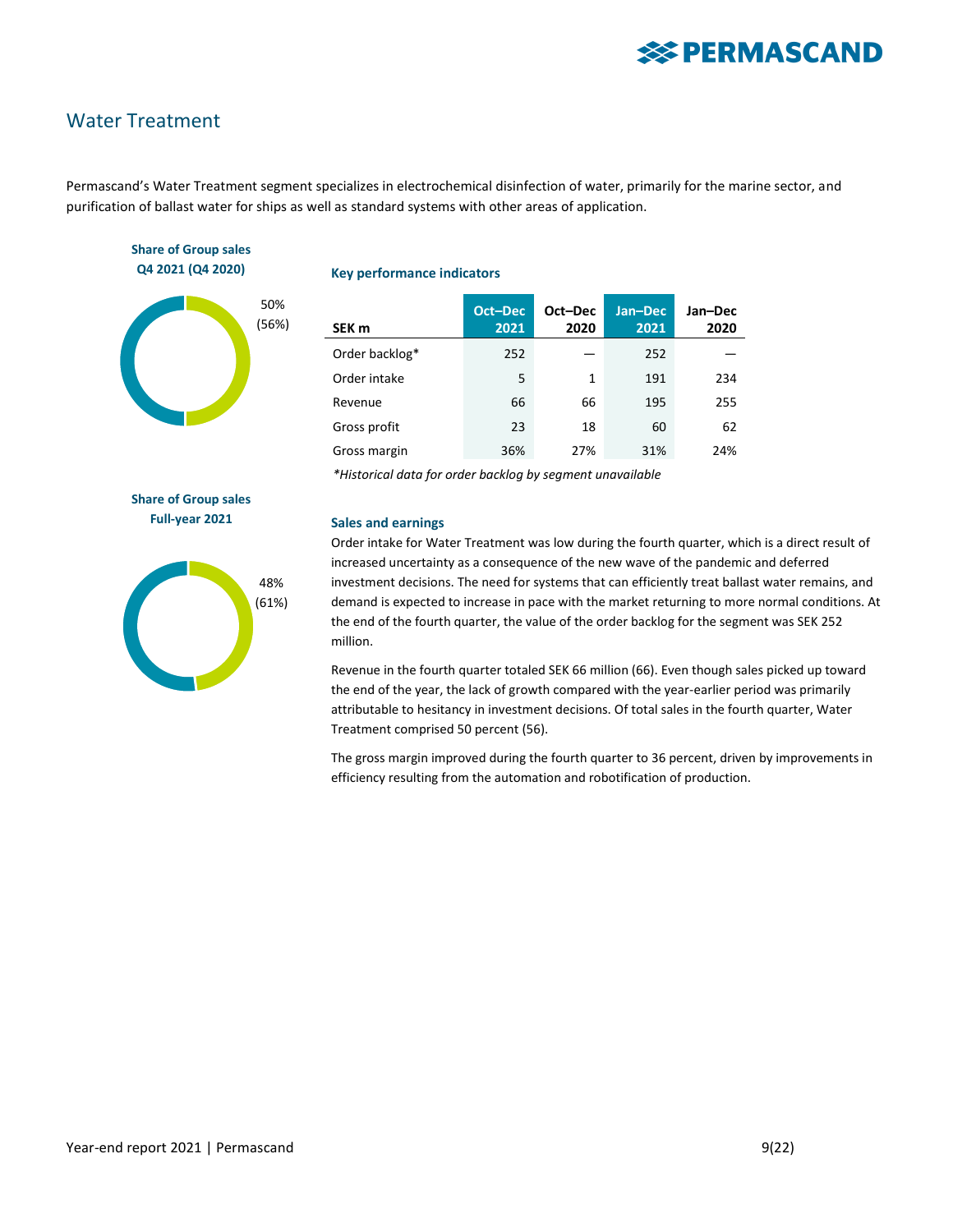

### **Other**

#### **Employees**

On the balance sheet date, the Group had 110 employees, of whom 50 percent were under collective bargaining agreements and 50 were salaried employees.

**Significant events after the end of the reporting period** *No significant events took place after the end of the reporting period*

#### **Material risks and uncertainties**

Permascand is a company that is active in a global market. With operations in different parts of the world, Permascand is exposed to various risks and uncertainties such as raw material price risk, market risks, operational and legal risks, and financial risks pertaining to factors such as exchange rate fluctuations, interest rates, liquidity and financing opportunities.

The outbreak of COVID-19 in 2020 entailed a new business risk. Permascand's management has been working on risk assessments and the market risks that arose. The risk of increased absence due to sick leave and the difficulties in conducting operations efficiently in the event of illness have been managed by ensuring contingency plans and opportunities for remote working. The risk of shortages of critical purchased components as a result of shutdowns among suppliers has been managed through close collaboration with key suppliers and careful production planning.

For further information on risks and risk management, refer to the Group's Annual Report, which is available on Permascand's website[: www.permascand.com](http://www.permascand.com/)

#### **Financial calendar**

**2021 Annual Report** April 19, 2022

**Q1 2022** May 10, 2022

**2022 Annual General Meeting** May 10, 2022

**Q2 2022** August 11, 2022

**Q3 2022** November 11, 2022

#### **Incentive programs**

An Extraordinary General Meeting on June 3, 2021 resolved to implement long-term incentive programs based on warrants targeted at senior executives and certain additional key employees as well as Board members, comprising a total of 1,234,052 warrants. More information is available on the company's website:

[https://permascand.com/investors/corporate](https://permascand.com/investors/corporate-governance/incentive-program/)[governance/incentive-program/](https://permascand.com/investors/corporate-governance/incentive-program/)

#### **The share**

Permascand Top Holding's ordinary share has been listed on Nasdaq First North Premier Growth Market since June 4, 2021. The ticker symbol is PSCAND. The ISIN code is SE0015962048.

At December 31, 2021, the share capital totaled SEK 2.2 million with a quota value of SEK 0.037. The total number of shares registered is 59,313,529. The share price at December 30, 2021 was SEK 36.00 per share, corresponding to a total market value of SEK 2,135 million. Permascand's shareholder register with its ten largest shareholders is presented on the company's website.

#### **Review**

This interim report has not been reviewed by the company's auditors.

#### **Dividend**

The Board of Directors proposes that no dividend be paid for full-year 2021, which is according to the company's dividend policy.

#### **Presentation of interim report**

A teleconference and webcast will be held on February 10, 2021 at 10:30 a.m. CET.

To follow the conference via telephone and to participate in the Q&A session, please call one of the following numbers:

SE: +46 850 55 83 68 UK: +44 3333 00 90 31 US: +1 631 913 1422 (Pin 27301922#)

Link: [https://tv.streamfabriken.com/permascand-top](https://tv.streamfabriken.com/permascand-top-holding-q4-2021)[holding-q4-2021](https://tv.streamfabriken.com/permascand-top-holding-q4-2021)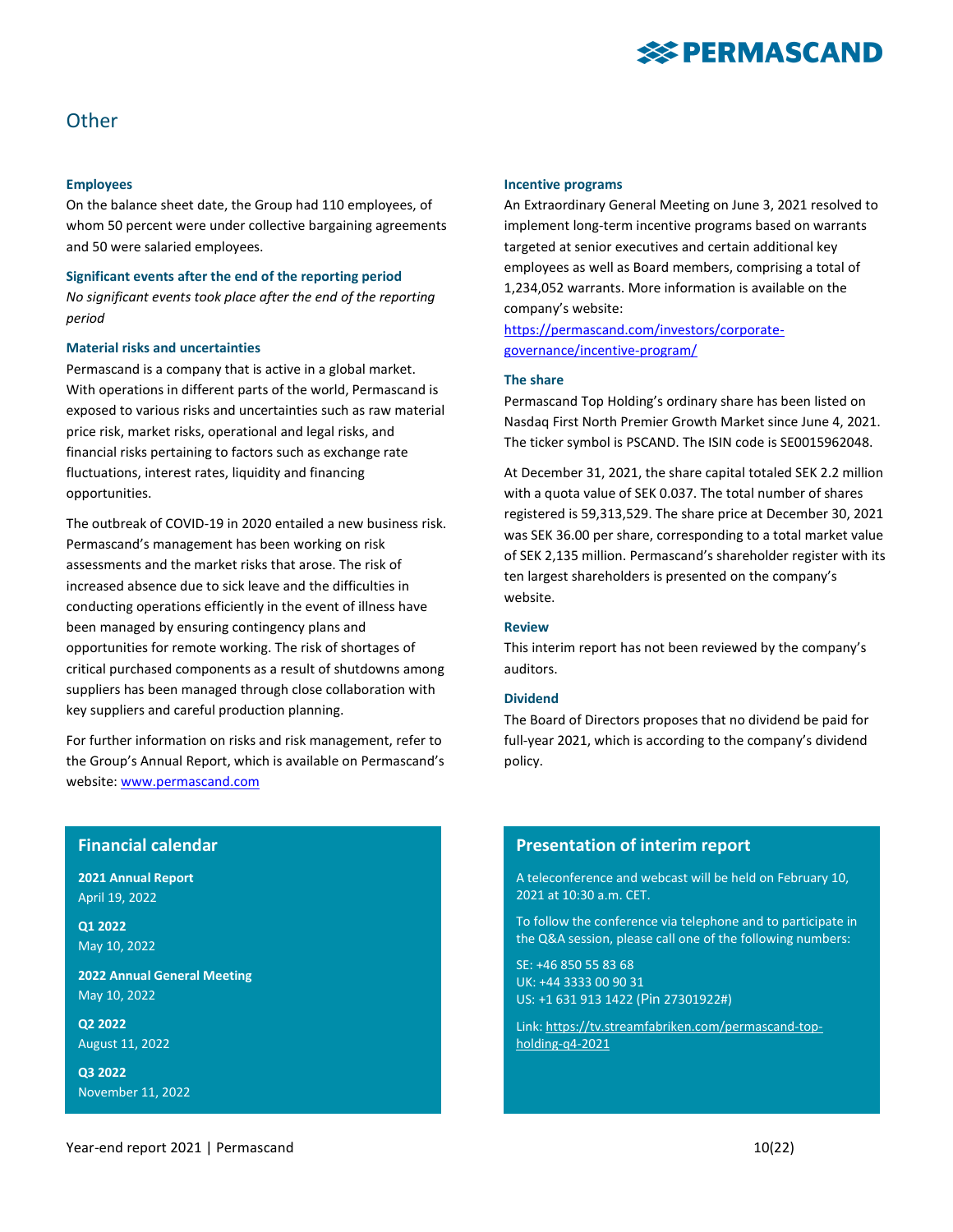## Condensed consolidated statement of comprehensive income

| SEK <sub>m</sub><br><b>Note</b>                                                                               |   | Oct-Dec<br>2021 | Oct-Dec<br>2020 | Jan-Dec<br>2021 | Jan-Dec<br>2020 |
|---------------------------------------------------------------------------------------------------------------|---|-----------------|-----------------|-----------------|-----------------|
|                                                                                                               |   |                 |                 |                 |                 |
| Net sales                                                                                                     | 2 | 130             | 118             | 405             | 415             |
| Cost of goods sold                                                                                            |   | -83             | $-82$           | $-282$          | $-311$          |
| <b>Gross profit</b>                                                                                           |   | 47              | 36              | 123             | 104             |
| Sales expenses                                                                                                |   | $-5$            | $-4$            | $-17$           | $-15$           |
| Administrative expenses                                                                                       | 3 | -8              | $-5$            | $-56$           | $-24$           |
| Research and development expenses                                                                             |   | $-5$            | $-2$            | $-17$           | $-12$           |
| Other operating income/expenses                                                                               |   | 0               | $-2$            | 5               | 7               |
| <b>Operating profit</b>                                                                                       |   | 30              | 22              | 38              | 60              |
| Net financial items                                                                                           |   | $-2$            | -4              | $-11$           | -15             |
| <b>Profit before tax</b>                                                                                      |   | 28              | 18              | 27              | 45              |
| Tax                                                                                                           |   | -7              | -5              | $-7$            | $-12$           |
| Profit for the period                                                                                         |   | 21              | 13              | 20              | 33              |
|                                                                                                               |   |                 |                 |                 |                 |
| OTHER COMPREHENSIVE INCOME                                                                                    |   |                 |                 |                 |                 |
| Items that are or may be reclassified subsequently to profit or loss                                          |   |                 |                 |                 |                 |
| Change in fair value of cash flow hedging                                                                     |   | 0               | 1               | $-1$            | 1               |
| Tax attributable to changed value of cash flow hedging                                                        |   | 0               | 0               | 0               | 0               |
| Translation differences on foreign subsidiaries                                                               |   | 0               | 0               | 0               | 0               |
| Total other comprehensive income                                                                              |   | 0               | $\mathbf{0}$    | $-1$            | $\mathbf 0$     |
| Total comprehensive income for the period                                                                     |   | 20              | 14              | 20              | 33              |
|                                                                                                               |   |                 |                 |                 |                 |
| Comprehensive income for the period attributable to Parent Company shareholders                               |   | 20              | 14              | 20              | 33              |
| Earnings per share, calculated on profit for the period attributable to Parent<br><b>Company shareholders</b> |   |                 |                 |                 |                 |
| Earnings per share before and after dilution, SEK                                                             |   | 0.35            | 0.26            | 0.37            | 0.65            |
|                                                                                                               |   |                 |                 |                 |                 |
| Average no. of shares before dilution                                                                         |   | 59,313,529      | 50,490,000      | 55,616,036      | 50,490,000      |
| Average number of shares after dilution                                                                       |   | 59,313,529      | 50,490,000      | 55,616,036      | 50,490,000      |

Rounding may apply in tables and calculations, which means that the stipulated total amounts are not always reflecting the exact sum of the original amounts.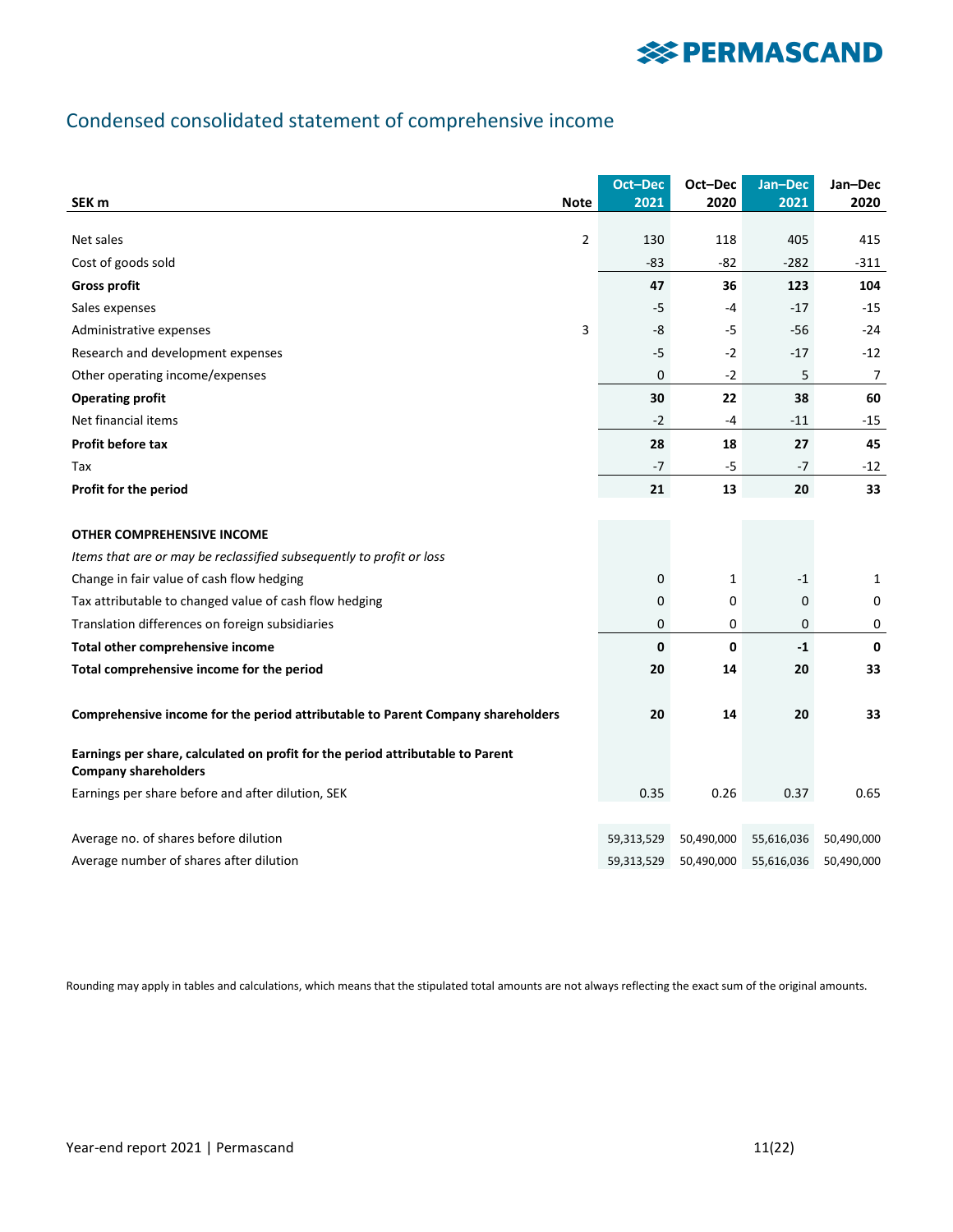## **※ PERMASCAND**

## Condensed consolidated balance sheet

| SEK <sub>m</sub>                     | Note | 31 Dec 2021    | 31 Dec 2020    |
|--------------------------------------|------|----------------|----------------|
| <b>ASSETS</b>                        |      |                |                |
|                                      |      |                |                |
| <b>Non-current assets</b>            |      |                |                |
| Intangible assets                    |      |                |                |
| Goodwill                             |      | 56             | 56             |
| Other intellectual property rights   |      | 17             | 12             |
| Tangible assets                      |      | 146            | 143            |
| Right-of-use assets                  |      | 3              | 3              |
| <b>Financial assets</b>              |      | 0              | 0              |
| <b>Total non-current assets</b>      |      | 221            | 214            |
|                                      |      |                |                |
| <b>Current assets</b>                |      |                |                |
| Inventories                          |      | 109            | 90             |
| Current receivables                  |      | 88             | 90             |
| Cash and cash equivalents            |      | 36             | 19             |
| <b>Total current assets</b>          |      | 233            | 199            |
| <b>TOTAL ASSETS</b>                  |      | 455            | 413            |
| <b>EQUITY AND LIABILITIES</b>        |      |                |                |
| <b>Equity</b>                        |      | 283            | $-16$          |
|                                      |      |                |                |
| <b>Non-current liabilities</b>       |      |                |                |
| Liabilities to credit institutions   |      | 34             | 280            |
| Deferred tax liabilities             |      | 11             | 9              |
| Lease liabilities                    |      | $\overline{2}$ | $\overline{2}$ |
| <b>Total non-current liabilities</b> |      | 47             | 291            |
| <b>Current liabilities</b>           |      |                |                |
| Liabilities to credit institutions   |      | 5              | $\overline{7}$ |
| Lease liabilities                    |      | $\mathbf{1}$   | 1              |
| Other current liabilities            |      | 119            | 130            |
| <b>Total current liabilities</b>     |      | 125            | 138            |
|                                      |      |                |                |
| <b>TOTAL LIABILITIES</b>             |      | 172            | 429            |
| <b>TOTAL EQUITY AND LIABILITIES</b>  |      | 455            | 413            |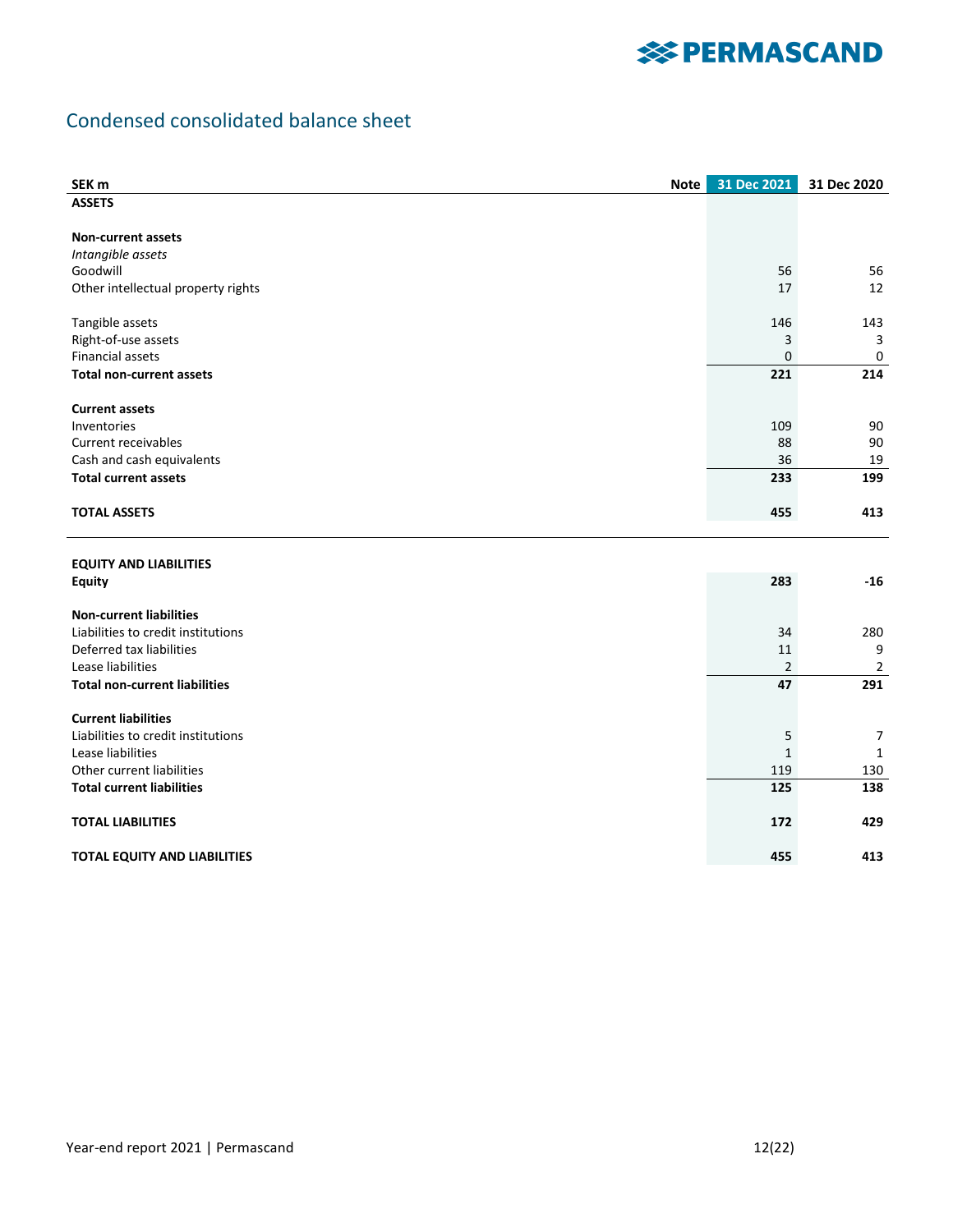## Condensed consolidated statement of changes in equity

| SEK m                                                     | 31 Dec 2021 | 31 Dec 2020 |
|-----------------------------------------------------------|-------------|-------------|
| <b>Opening balance</b>                                    | $-16$       | -50         |
| Profit for the period                                     | 20          | 33          |
| Other comprehensive income                                | $-1$        | 0           |
| Total comprehensive income                                | 19          | 33          |
| New share issue                                           | 300         |             |
| Cost of new share issue                                   | $-26$       |             |
| Warrant premiums received                                 | 5           |             |
| <b>Total transactions with shareholders</b>               | 280         | $\mathbf 0$ |
| <b>Equity attributable to Parent Company shareholders</b> | 283         | $-16$       |
| <b>Closing balance</b>                                    | 283         | $-16$       |

## Condensed consolidated cash flow statement

| SEK <sub>m</sub>                                                      | <b>Oct-Dec</b><br>2021 | Oct-Dec<br>2020          | Jan-Dec<br>2021 | Jan-Dec<br>2020 |
|-----------------------------------------------------------------------|------------------------|--------------------------|-----------------|-----------------|
| Operating profit                                                      | 30                     | 22                       | 38              | 60              |
| Depreciation and amortization of tangible and intangible assets       | 4                      | 3                        | 15              | 13              |
| Other items not affecting cash flow                                   | 0                      | 0                        | $\mathbf{1}$    | $\Omega$        |
| Interest paid                                                         | $-2$                   | -4                       | $-8$            | $-15$           |
| Income tax paid                                                       | $-2$                   | $-1$                     | $-16$           | $-1$            |
| Cash flow from operating activities before changes in working capital | 30                     | 23                       | 30              | 56              |
| Cash flow from change in working capital                              | 3                      | 9                        | $-19$           | $-3$            |
| Cash flow from operating activities                                   | 33                     | 32                       | 11              | 53              |
| Investments in tangible and intangible assets                         | -9                     | $-10$                    | $-23$           | $-44$           |
| Cash flow from investing activities                                   | -9                     | $-10$                    | $-23$           | $-44$           |
| New share issue                                                       |                        | —                        | 305             |                 |
| Issue costs                                                           |                        | —                        | $-26$           |                 |
| Repayment of borrowings                                               |                        | $\overline{\phantom{0}}$ | $-250$          |                 |
| Increase/decrease in current borrowings                               | $-10$                  | -5                       | 7               | $-10$           |
| Repayment of non-current liabilities                                  | $-2$                   | 0                        | $-7$            | $-5$            |
| Lease payments                                                        | 0                      | 0                        | $-2$            | $-2$            |
| Cash flow from financing activities                                   | $-12$                  | -6                       | 28              | $-17$           |
| Cash flow for the period                                              | 12                     | 16                       | 17              | -8              |
|                                                                       |                        |                          |                 |                 |
| Cash and cash equivalents at beginning of period                      | 24                     | 4                        | 19              | 27              |
| Exchange-rate differences in cash and cash equivalents                | 0                      | 0                        | 0               | $\Omega$        |
| Cash and cash equivalents at end of period                            | 36                     | 19                       | 36              | 19              |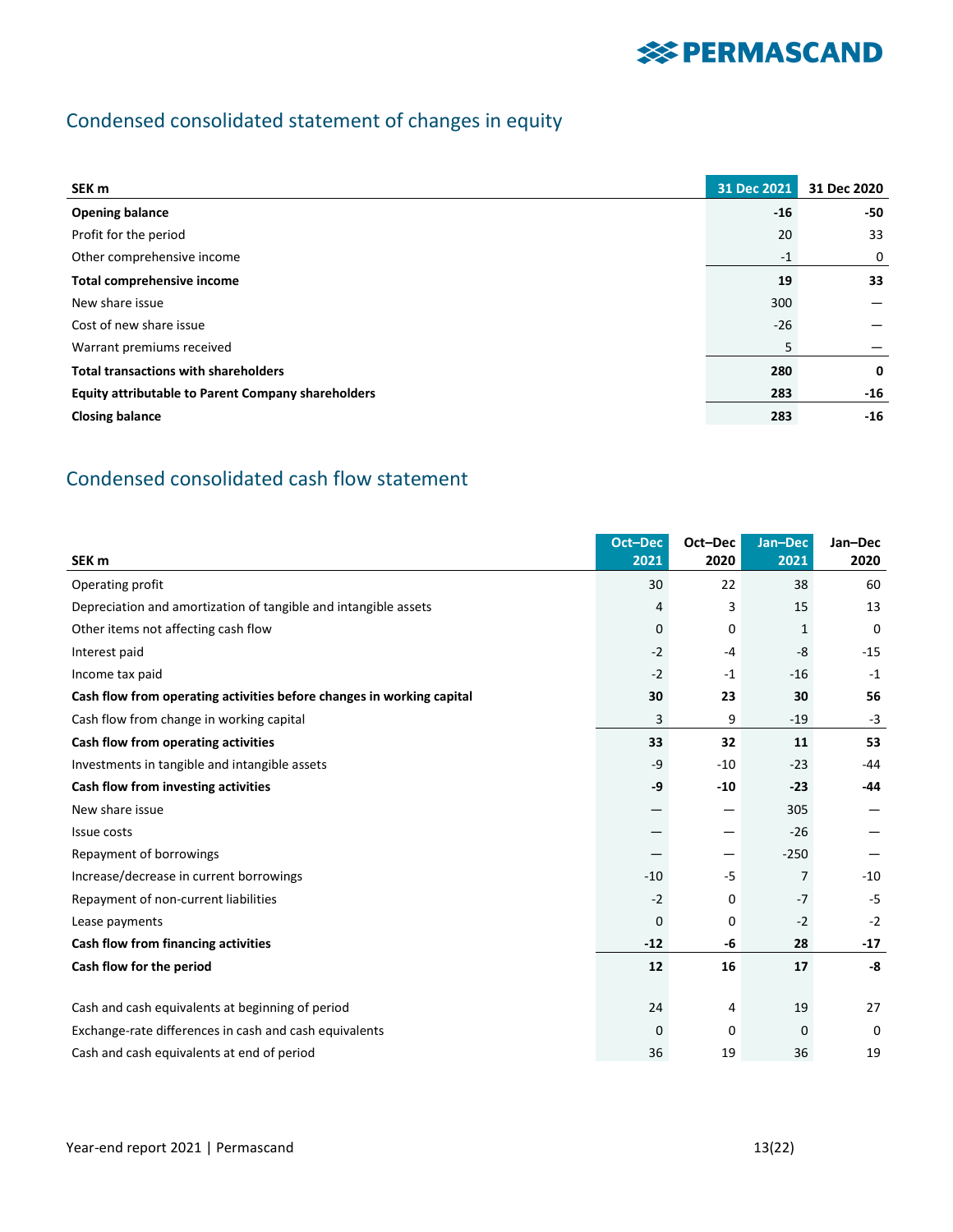## Condensed Parent Company income statement

|                                     |             | Oct-Dec | Oct-Dec | Jan-Dec | Jan-Dec |
|-------------------------------------|-------------|---------|---------|---------|---------|
| SEK <sub>m</sub>                    | <b>Note</b> | 2021    | 2020    | 2021    | 2020    |
| Sales                               |             | 0       |         |         |         |
| Administrative expenses             |             | $-3$    | $-1$    | $-24$   | $-1$    |
| <b>Operating profit/loss (EBIT)</b> |             | $-2$    | -1      | $-19$   | $-1$    |
| Intra-Group interest income         |             | 6       | 6       | 24      | 26      |
| Interest expenses                   |             | 0       |         | 0       |         |
| Profit/loss after financial items   |             | 4       | 5       |         | 25      |
| Received group contributions        |             | 20      |         | 20      |         |
| Profit/loss before tax (EBT)        |             | 24      | 5       | 24      | 25      |
| Income tax                          |             |         |         |         |         |
| Profit/loss for the period          |             | 24      | 5       | 24      | 25      |

The Parent Company has no items that are recognized as other comprehensive income. Total comprehensive income is therefore the same as net profit for the year.

## Condensed Parent Company balance sheet

| SEK m<br><b>Note</b>                         | 31 Dec 2021 | 31 Dec 2020              |
|----------------------------------------------|-------------|--------------------------|
| <b>ASSETS</b>                                |             |                          |
| <b>Non-current assets</b>                    |             |                          |
| Shares in subsidiaries                       | $\Omega$    | 0                        |
| Non-current receivables from Group companies | 732         | 480                      |
| <b>Total non-current assets</b>              | 732         | 480                      |
|                                              |             |                          |
| <b>Current assets</b>                        |             |                          |
| Current receivables from Group companies     | 71          | 26                       |
| Current receivables                          | $\Omega$    | 3                        |
| Cash and cash equivalents                    | 13          | $\overline{\phantom{0}}$ |
| <b>Total current assets</b>                  | 84          | 29                       |
|                                              |             |                          |
| <b>TOTAL ASSETS</b>                          | 816         | 509                      |
|                                              |             |                          |

| <b>EQUITY AND LIABILITIES</b>       |     |     |
|-------------------------------------|-----|-----|
| Restricted equity                   |     | 2   |
| Non-restricted equity               | 807 | 503 |
| <b>Total equity</b>                 | 809 | 505 |
|                                     |     |     |
| <b>Current liabilities</b>          | 6   | 4   |
|                                     |     |     |
| <b>TOTAL EQUITY AND LIABILITIES</b> | 816 | 509 |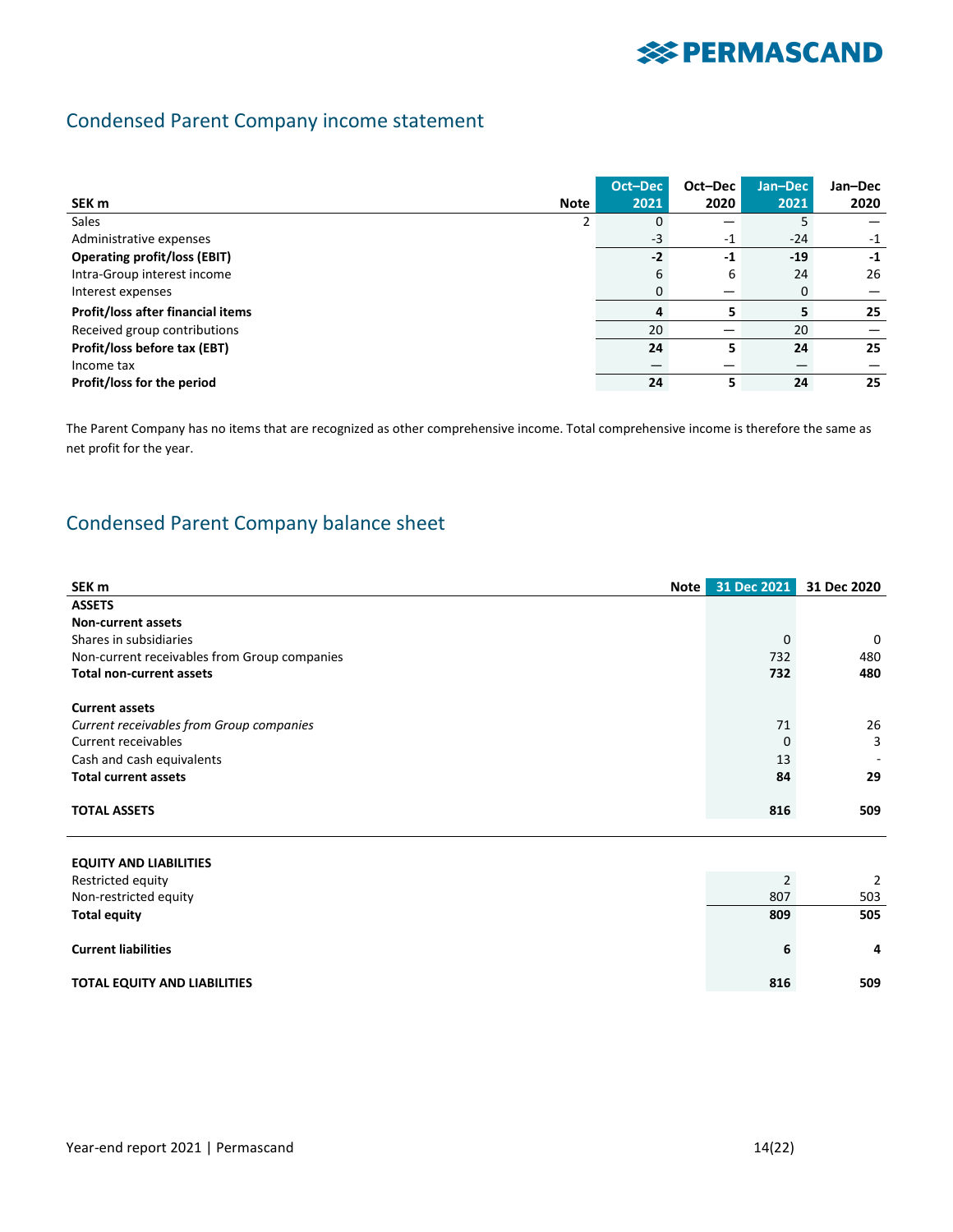## Notes to the financial statements

#### **Note 1. Accounting policies**

This consolidated interim report has been prepared in accordance with IAS 34 Interim Financial Reporting and the Annual Accounts Act. Permascand applies International Financial Reporting Standards (IFRS) as adopted by the European Union. The Parent Company financial statements have been prepared in accordance with the Annual Accounts Act and the Swedish Financial Reporting Board's recommendation RFR2 Accounting for Legal Entities. The accounting policies applied are consistent with the reporting and measurement principles presented in the 2020 Annual Report. The options issued by the company, which were issued after the Annual Report was published, are recognized in accordance with IFRS 2. The assessments and assumptions that form the basis of the management's application of accounting policies and the degree of uncertainty remain unchanged compared with the data presented in the 2020 Annual Report. The 2020 Annual Report is available on the company's website. In addition to the financial statements and the accompanying notes, disclosures under IAS 34.16A also appear in other parts of this interim report.

#### **Note 2. Segments and revenue**

The following table explains the distribution of revenue, expenses and gross profit between segment reporting and the Group's total accounting for the period:

| Oct-dec 2021                   |                                |       |                                        |                    |                           |                     | <b>Oct-dec 2020</b>            |
|--------------------------------|--------------------------------|-------|----------------------------------------|--------------------|---------------------------|---------------------|--------------------------------|
| (SEKm)                         | Industrial<br><b>Solutions</b> |       | <b>Flectrification</b><br>& Renewables | Water<br>Treatment | Unallocated<br>group cost | Total<br>Permascand | (SEK m)                        |
| Net sales                      |                                | 43    | 22                                     | 66                 |                           | 130                 | <b>Net sales</b>               |
| Cost of goods                  |                                | $-23$ | $-18$                                  | $-42$              |                           | $-83$               | Cost of goods                  |
| <b>Gross profit</b>            |                                | 20    | 3,92                                   | 23                 |                           | 47                  | <b>Gross profit</b>            |
| Gross marain, %                |                                | 47%   | 18%                                    | 36%                |                           | 36%                 | Gross marain, %                |
| <b>Operating profit (EBIT)</b> |                                |       |                                        |                    | $-18$                     | 30                  | <b>Operating profit (EBIT)</b> |
| Net finance cost               |                                |       |                                        |                    | $-2$                      | $-2$                | Net finance cost               |
| <b>Profit before tax</b>       |                                |       |                                        |                    |                           | 28                  | <b>Profit before tax</b>       |

| (SEK m)                        | Industrial<br><b>Solutions</b> |       | <b>Flectrification</b><br>& Renewables | Water<br><b>Treatment</b> | Unallocated<br>group cost | Total<br>Permascand |
|--------------------------------|--------------------------------|-------|----------------------------------------|---------------------------|---------------------------|---------------------|
| Net sales                      |                                | 150   | 59                                     | 195                       |                           | 405                 |
| Cost of goods                  |                                | $-97$ | $-49$                                  | $-136$                    |                           | $-282$              |
| <b>Gross profit</b>            |                                | 54    | 10                                     | 60                        |                           | 123                 |
| Gross margin, %                |                                | 36%   | 16%                                    | 31%                       |                           | 30%                 |
| <b>Operating profit (EBIT)</b> |                                |       |                                        |                           | $-85$                     | 38                  |
| Net finance cost               |                                |       |                                        |                           | $-11$                     | $-11$               |
| Profit before tax              |                                |       |                                        |                           |                           | 27                  |

| (SEK m)                        | Industrial<br><b>Solutions</b> |       | <b>Electrification &amp;</b><br><b>Renewables</b> | Water<br><b>Treatment</b> | Unallocated<br>group cost | Total<br>Permascand        |
|--------------------------------|--------------------------------|-------|---------------------------------------------------|---------------------------|---------------------------|----------------------------|
| <b>Net sales</b>               |                                | 40    | 12                                                | 66                        |                           | 118                        |
| Cost of goods                  |                                | $-25$ | $-10$                                             | $-48$                     |                           | $-82$                      |
| <b>Gross profit</b>            |                                | 15    | $\overline{2}$                                    | 18                        |                           | 36                         |
| Gross margin, %                | 38%                            |       | 18%                                               | 27%                       |                           | 30%                        |
| <b>Operating profit (EBIT)</b> |                                |       |                                                   |                           | $-13$                     | 22                         |
| Net finance cost               |                                |       |                                                   |                           | $-4$                      | $-4$                       |
| <b>Profit before tax</b>       |                                |       |                                                   |                           |                           | 18                         |
| <b>Jan-Dec 2020</b>            |                                |       |                                                   |                           |                           |                            |
|                                | Industrial<br><b>Solutions</b> |       | <b>Electrification &amp;</b><br><b>Renewables</b> | Water<br><b>Treatment</b> | Unallocated<br>group cost | <b>Total</b><br>Permascand |
| (SEK m)                        |                                |       |                                                   |                           |                           |                            |
| Net sales                      | 131                            |       | 29                                                | 255                       |                           | 415                        |
| Cost of goods                  |                                | $-94$ | $-25$                                             | $-193$                    |                           | $-311$                     |

| net sales                      | 151   | 79    | ככי    |       | 413    |
|--------------------------------|-------|-------|--------|-------|--------|
| Cost of goods                  | $-94$ | $-25$ | $-193$ |       | $-311$ |
| <b>Gross profit</b>            | 38    | 4     | 62     |       | 104    |
| Gross margin, %                | 29%   | 13%   | 24%    |       | 25%    |
| <b>Operating profit (EBIT)</b> |       |       |        | $-43$ | 60     |
| Net finance cost               |       |       |        | $-15$ | $-15$  |
| Profit hafora tav              |       |       |        |       | л.     |

The points in time for revenue recognition are allocated according to the following table:

|                 | <b>Oct-dec 2021</b>     |                                 |                    |       |                                | <b>Oct-dec 2020</b>                             |    |       |
|-----------------|-------------------------|---------------------------------|--------------------|-------|--------------------------------|-------------------------------------------------|----|-------|
| (SEK m)         | Industrial<br>Solutions | Electrification<br>& Renewables | Water<br>Treatment | Total | Industrial<br><b>Solutions</b> | Electrification Water<br>& Renewables Treatment |    | Total |
| Over time       | 42                      | 9                               | 65.                | 116   | 40                             | з                                               | 65 | 108   |
| At certain time | 0                       | 14                              | 0                  | 14    |                                | 9                                               |    | 10    |
| Total           | 42                      | 23                              | 65                 | 130   | 40                             | 12                                              | 65 | 118   |

|                     | <b>Jan-dec 2021</b>            |                                          |                 |     |                                | Jan-dec 2020                                    |     |       |
|---------------------|--------------------------------|------------------------------------------|-----------------|-----|--------------------------------|-------------------------------------------------|-----|-------|
| (SEK <sub>m</sub> ) | Industrial<br><b>Solutions</b> | Electrification<br>Water<br>& Renewables | Treatment Total |     | Industrial<br><b>Solutions</b> | Electrification Water<br>& Renewables Treatment |     | Total |
| Over time           | 150                            | 25                                       | 195             | 371 | 130                            | 6                                               | 255 | -391  |
| At certain time     | 0                              | 34                                       | 0               | -34 |                                | 23                                              | 0   | 24    |
| Total               | 150                            | 59                                       | 195             | 405 | 131                            | 29                                              | 255 | 415   |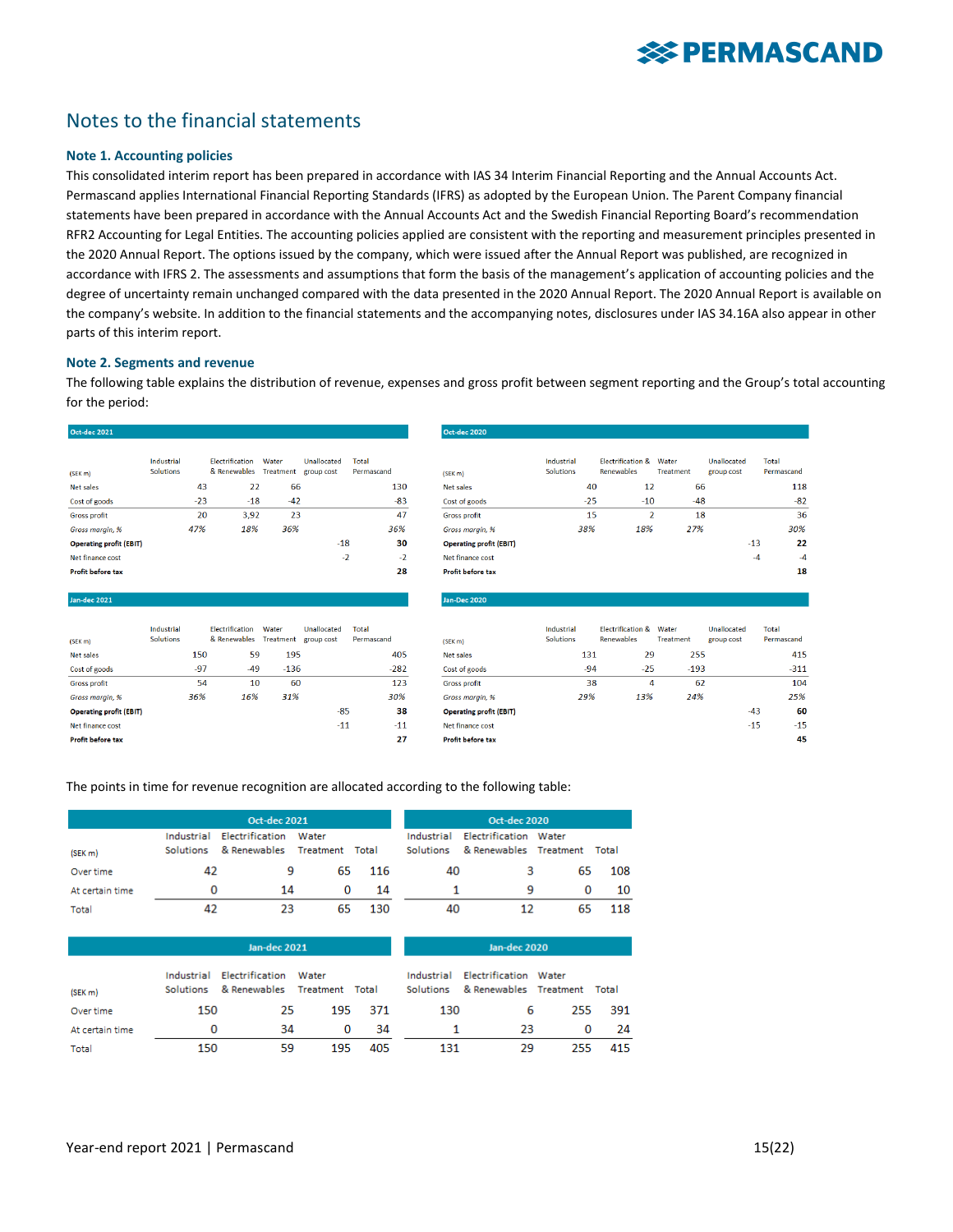

#### **Note 3. Administrative expenses**

Out of the total administrative expenses for the quarter, SEK 0 million pertains to costs attributable to the company's listing. For the full-year period, these costs totaled SEK 20 million. These costs have been treated as items affecting comparability. Items affecting comparability pertaining to the company's 50th anniversary totaled SEK 2 million. Total items affecting comparability were SEK 22 million (5).

#### **Note 4. Financial instruments**

The Group's financial assets consist of trade receivables, cash and cash equivalents, and derivatives. The Group's financial liabilities consist of borrowings and trade payables. All derivatives are measured at fair value and classified according to Level 2, which means that all significant input data required for valuation is observable. As of December 31, 2021, the value of the derivative amounted to SEK -0.3 million (SEK 0.8 million at the beginning of the year). For forward contracts, fair value is determined on the basis of quoted prices. The market price is calculated on the basis of the current price adjusted for the interest-rate difference between the currencies and the number of days, compared with the contract price to obtain fair value.

The carrying amount of trade receivables, other receivables, cash and cash equivalents, trade payables and other liabilities constitutes a reasonable approximation of fair value. The carrying amount of borrowing corresponds to the fair value of the Group's borrowing as the loans have a variable interest rate and the credit spread is not such that the carrying amount deviates materially from the fair value.

#### **Note 5. Related-party transactions**

Apart from the transactions conducted in conjunction with the company's listing, which pertained to the sale of shares and purchase of warrants, no transactions with related parties were conducted that materially impacted the Group's earnings or financial position. The transactions pertaining to sale of shares and purchase of warrants are described in the prospectus that has been published on the company's website.

#### **Note 6. Parent company**

Permascand Top Holding AB is the Parent Company of the Permascand Group. The Parent Company manages shares in the subsidiaries and conducts Group-wide services. As of June 2021, the CEO of the Group was an employee of the Parent Company. The only assets in the Parent Company are its shares in the subsidiaries and Group-wide receivables. The Parent Company was formed on 20 November 2019, and 2020 was the company's first extended fiscal year. The Parent Company's financial position and earnings, as well as its operational risks, are largely associated with the Group's risks and uncertainties.

#### **Note 7. Seasonal variations**

Permascand's sales vary during the year; however, this is not a direct impact of seasonal variations, but rather of one of the prevailing conditions in the market and of customers' investment plans, primarily in the Industrial Solutions segment. In Water Treatment, the Group's largest segment, sales are normally evenly distributed throughout the year but were impacted by the COVID-19 pandemic in 2020 and 2021.

#### **Note 8. Alternative performance measures**

Permascand presents certain financial measurements in its interim reports that are not defined under IFRS. Permascand believes that these measurements provide valuable supplementary information to investors and the company's management, since they facilitate an evaluation of trends and performance. Since not all companies calculate financial measurements in the same way, these are not always comparable with measurements used by other companies. These financial measurements should therefore not be regarded as a replacement for measurements defined under IFRS.

Permascand uses the alternative performance measures "net debt" and "equity/assets ratio", which are deemed to be useful for readers of the financial reports as a supplement to other key performance indicators in order to assess the possibility of a dividend and to assess the Group's possibilities of compliance with its financial commitments. Moreover, Permascand uses the key performance indicators "adjusted operating profit", "operating profit as a percentage of sales" and "EBITDA", which are measurements that are relevant to investors who wish to understand earnings generation excluding items affecting comparability. "Return on equity" and "Return on assets" are earnings set in relation to key balance sheet items. For definitions of key performance indicators, refer to page 20.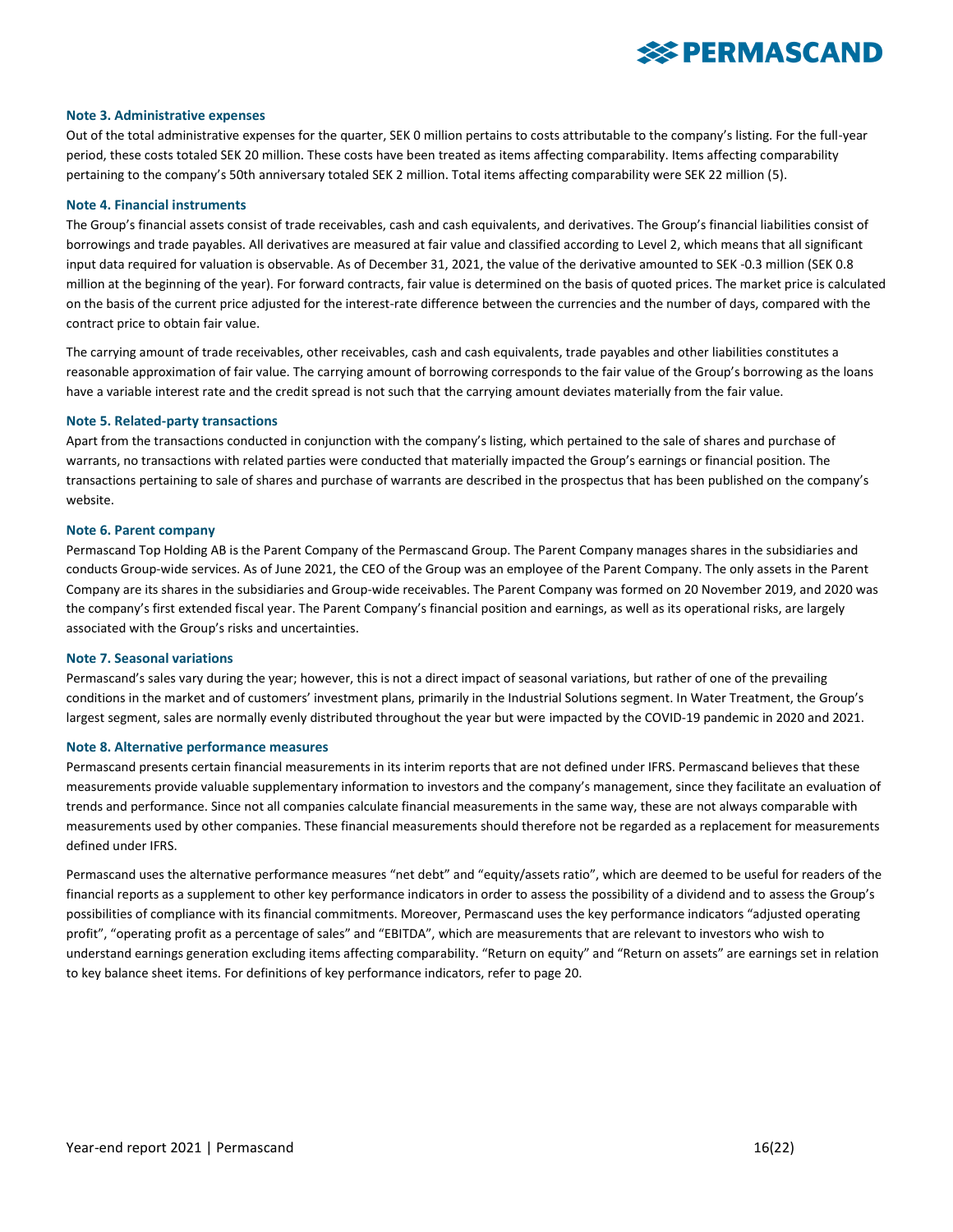### *Adjusted operating profit*

| SEK m                                                 |      | Oct-Dec |      | Jan-Dec |
|-------------------------------------------------------|------|---------|------|---------|
|                                                       | 2021 | 2020    | 2021 | 2020    |
| Operating profit                                      | 30   | 22      | 38   | 60      |
| Items affecting comparability attributable to the IPO |      |         | 22   |         |
| <b>Adjusted operating profit</b>                      | 32   |         | 60   | 65      |

#### *Operating margin*

| SEK m            |      | Oct-Dec | LJan-Dec ' | Jan-Dec |
|------------------|------|---------|------------|---------|
|                  | 2021 | 2020    | 2021       | 2020    |
| Operating profit | 30   | 22      | 38         | 60      |
| Sales            | 130  | 118     | 405        | 415     |
| %                | 23%  | 19%     | 9%         | 15%     |

#### *Adjusted operating margin*

| SEK <sub>m</sub>          | Oct-Dec | Oct-Dec | <b>Jan-Dec</b> \ | Jan-Dec |
|---------------------------|---------|---------|------------------|---------|
|                           | 2021    | 2020    | 2021             | 2020    |
| Adjusted operating profit | 32      | 27      | 60               | 65      |
| Sales                     | 130     | 118     | 405              | 415     |
| %                         | 25%     | 23%     | 15%              | 16%     |

#### *EBITDA*

| SEK m                     |      | Oct-Dec | Jan-Dec | Jan-Dec |
|---------------------------|------|---------|---------|---------|
|                           | 2021 | 2020    | 2021    | 2020    |
| Profit for the period     | 21   | 13      | 20      | 33      |
| Tax                       |      |         |         | 12      |
| Net financial items       |      | 4       | 11      | 15      |
| Depreciation/amortization | 4    |         | 15      | 13      |
| <b>EBITDA</b>             | 34   | 26      | 53      | 73      |

#### *Net debt*

| SEK m                                          | 31 Dec 2021 | 31 Dec 2020 |
|------------------------------------------------|-------------|-------------|
| Non-current liabilities to credit institutions | 34          | 280         |
| Non-current lease liability                    |             |             |
| Current liabilities to credit institutions     |             |             |
| Current lease liability                        |             |             |
| Cash and cash equivalents                      | $-36$       | -19         |
| Net debt                                       |             |             |

#### *Equity/assets ratio*

| SEK <sub>m</sub>       | 31 Dec 2021 | 31 Dec 2020 |
|------------------------|-------------|-------------|
| Equity                 | 283         | $-16$       |
| Total assets           | 455         | 413         |
| Equity/assets ratio, % | 62%         | -4%         |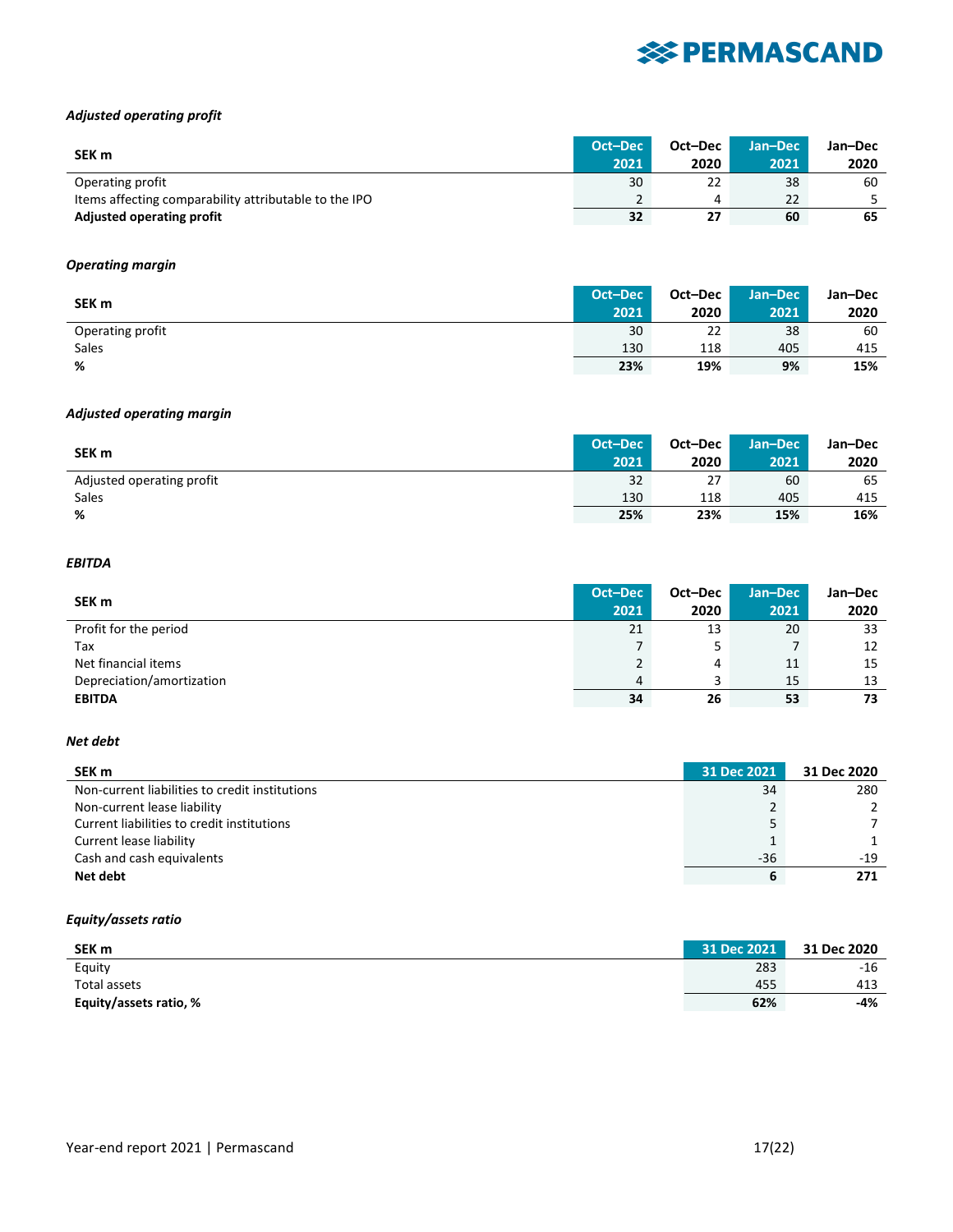### *Net debt/EBITDA*

| SEK <sub>m</sub> | 31 Dec 2021 | 31 Dec 2020 |
|------------------|-------------|-------------|
| EBITDA, LTM      | 53          | 73          |
| Net debt         | b           | 271         |
| Net debt/EBITDA  | 0.11        | 3.70        |

#### *Return on equity*

| SEK m                        |       | Oct-Dec   | Jan-Dec | Jan-Dec   |
|------------------------------|-------|-----------|---------|-----------|
|                              | 2021  | 2020      | 2021    | 2020      |
| Earnings for the period, LTM | 20    | 33        | 20      | 33        |
| Opening equity               | -16   | -50       | $-16$   | -50       |
| Closing equity               | 283   | $-16$     | 283     | $-16$     |
| Average equity, LTM          | 133   | -33       | 133     | -33       |
| Return on equity, %          | 15.2% | $-100.1%$ | 15.2%   | $-100.1%$ |

#### *Return on assets*

|                           | Oct-Dec | Oct-Dec | Jan-Dec | Jan-Dec |
|---------------------------|---------|---------|---------|---------|
| SEK m                     | 2021    | 2020    | 2021    | 2020    |
| Operating profit, LTM     | 38      | 60      | 38      | 60      |
| Financial income, LTM     | 0       | 0       | 0       | 0       |
| Opening total assets      | 413     | 382     | 413     | 382     |
| Closing total assets      | 455     | 413     | 455     | 413     |
| Average total assets, LTM | 434     | 397     | 434     | 397     |
| Return on assets, %       | 8.8%    | 15.2%   | 8.8%    | 15.2%   |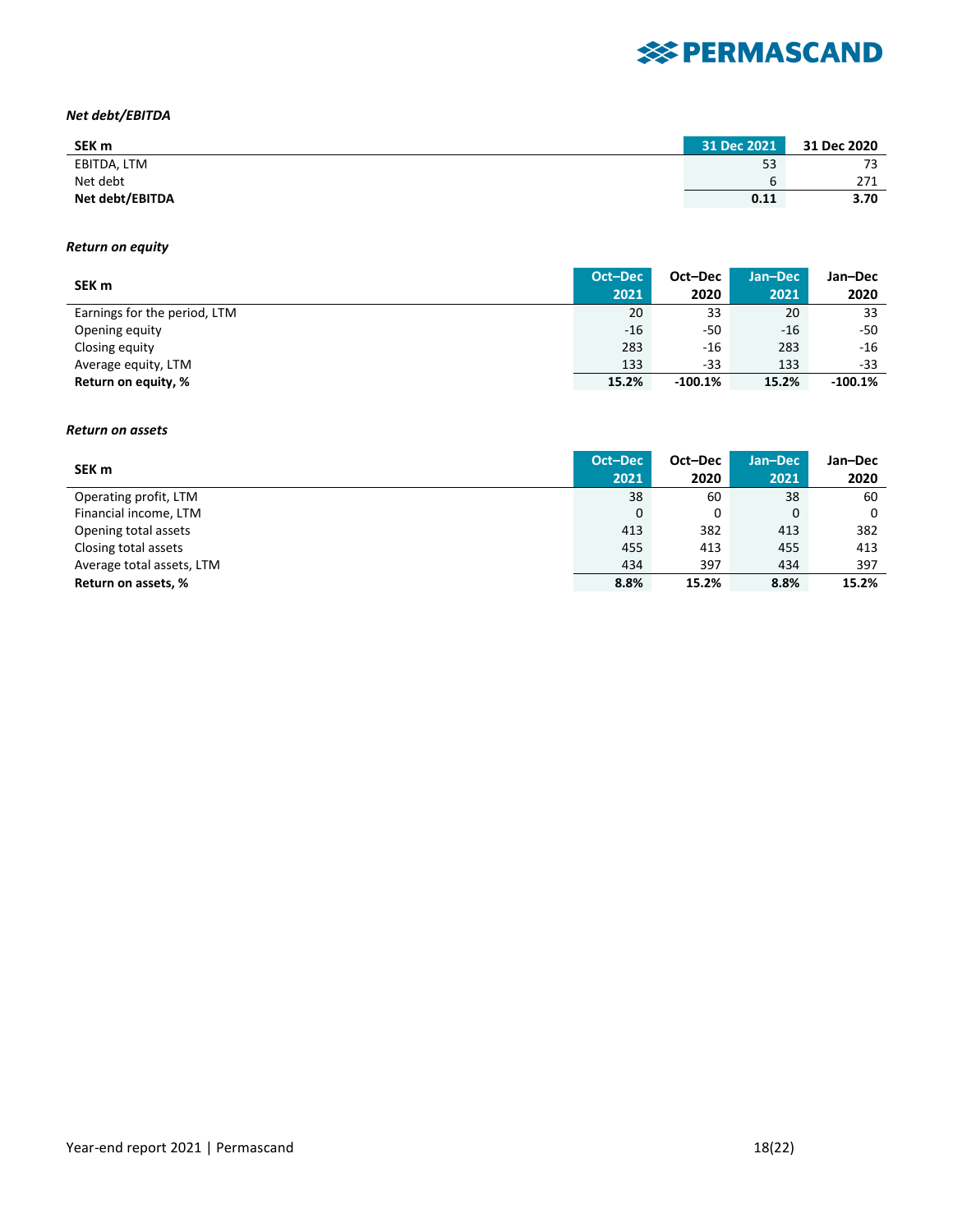

### Assurance

The Board of Directors and the President and CEO affirm that this interim report provides a true and fair view of the Parent Company's and the Group's operations, position and earnings, and describes the significant risks and uncertainties facing the Parent Company and the companies included in the Group.

Stockholm, 10 February 2021

**Per Lindberg** Chairman of the Board

**Mario Houde Pernilla Lundin Per-Ola Baalerud**

Board member Board member Board member

**Emil Wiljesäter Erik Zimmerman** Employee representative Employee representative

**Peter Lundström** CEO

#### **Permascand Top Holding AB** Folkets Husvägen 50

SE-840 99 Ljungaverk Corp. Reg. No. 559227–6147 Website[: www.permascand.se](http://www.permascand.se/)

**Additional information** Linda Ekman, CFO, *linda.ekman@permascand.se* 

*This information is such that Permascand Top Holding AB (publ) is obligated to disclose in accordance with the EU Market Abuse Regulation. The information was submitted for disclosure on February 10, 2022 at 7:45 a.m. CET.*

Year-end report 2021 | Permascand 19(22)

Board member Board member Board member

**Ingar Jensen Johan Karlsson Marie Grönborg**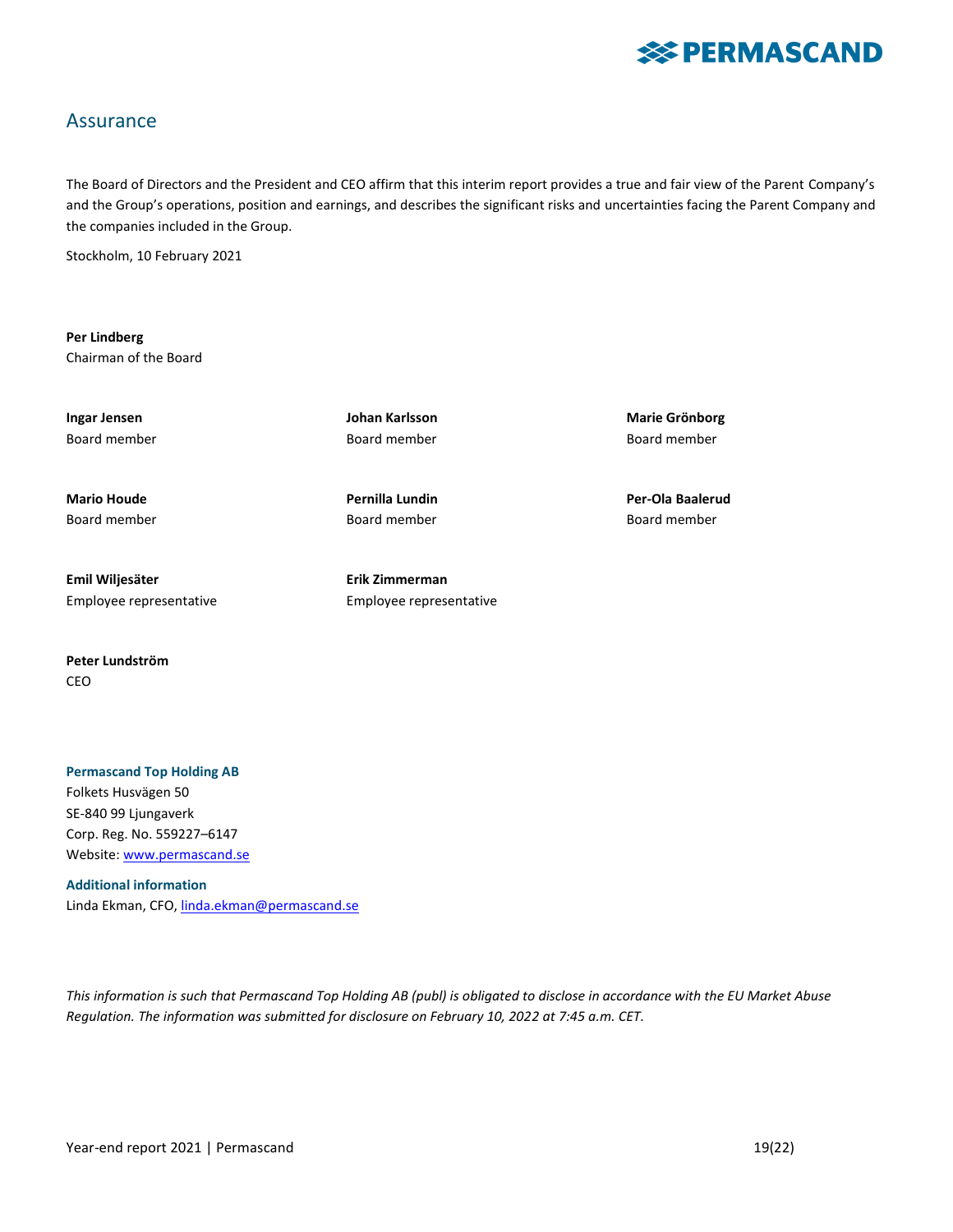## Consolidated quarterly data

| SEK <sub>m</sub>                         |                | 2021           |                       |                |            | 2020                                                   |                |                |
|------------------------------------------|----------------|----------------|-----------------------|----------------|------------|--------------------------------------------------------|----------------|----------------|
|                                          | Q <sub>4</sub> | Q <sub>3</sub> | Q <sub>2</sub>        | Q <sub>1</sub> | Q4         | Q <sub>3</sub>                                         | Q <sub>2</sub> | Q1             |
| Order intake                             | 74             | 203            | 41                    | 57             | 82         | 228                                                    | 57             | 104            |
| <b>Income statement</b>                  |                |                |                       |                |            |                                                        |                |                |
| Sales                                    | 130            | 76             | 123                   | 75             | 118        | 111                                                    | 78             | 108            |
| Gross profit                             | 47             | 27             | 31                    | 18             | 36         | 30                                                     | 11             | 27             |
| Operating profit                         | 30             | 14             | $-3$                  | $-3$           | 22         | 21                                                     | $\mathbf{1}$   | 16             |
| Adjusted operating profit*               | 32             | 14             | 12                    | $\overline{2}$ | 27         | 21                                                     | 1              | 16             |
| <b>EBITDA</b>                            | 34             | 18             | $\mathbf{1}$          | $\mathbf{1}$   | 26         | 24                                                     | 4              | 19             |
| Profit/loss before tax                   | 28             | 13             | $-7$                  | $-7$           | 18         | 17                                                     | $-3$           | 13             |
| Gross profit/loss, % of sales            | 36%            | 35%            | 25%                   | 24%            | 30%        | 27%                                                    | 14%            | 25%            |
| Operating profit/loss, % of sales        | 23%            | 18%            | $-2%$                 | $-4%$          | 19%        | 19%                                                    | 1%             | 15%            |
| Adjusted operating profit*,              |                |                |                       |                |            |                                                        |                |                |
| % of sales                               | 25%            | 18%            | 9%                    | 3%             | 23%        | 19%                                                    | 1%             | 15%            |
| <b>Balance sheet</b>                     |                |                |                       |                |            |                                                        |                |                |
| Tangible assets                          | 146            | 145            | 146                   | 143            | 146        | 144                                                    | 143            | 136            |
| <b>Total assets</b>                      | 455            | 438            | 440                   | 408            | 413        | 404                                                    | 359            | 375            |
| Cash and cash equivalents                | 36             | 24             | 16                    | 13             | 19         | 4                                                      | 13             | 28             |
| Non-current interest-bearing liabilities | 36             | 47             | 64                    | 293            | 282        | 288                                                    | 276            | 290            |
| Cash flow                                |                |                |                       |                |            |                                                        |                |                |
| Operating activities                     | 33             | 32             | $-39$                 | $-14$          | 32         | $-16$                                                  | 10             | 27             |
| Investing activities                     | -9             | $-6$           | $-7$                  | $-2$           | $-10$      | $-5$                                                   | $-10$          | $-18$          |
| Financing activities                     | $-12$          | $-18$          | 49                    | 10             | $-6$       | 12                                                     | $-16$          | $-7$           |
| Cash flow for the period                 | 12             | 8              | 3                     | $-6$           | 16         | $-9$                                                   | $-16$          | $\overline{2}$ |
| Capital structure                        |                |                |                       |                |            |                                                        |                |                |
| Net debt                                 | 6              | 30             | 55                    | 287            | 271        | 293                                                    | 272            | 272            |
| Per share data, SEK                      |                |                |                       |                |            |                                                        |                |                |
| Earnings per share before and            |                |                |                       |                |            |                                                        |                |                |
| after dilution                           | 0.35           | 0.18           | $-0.10$               | $-0.11$        | 0.26       | 0.26                                                   | $-0.06$        | 0.19           |
| Number of shares before dilution         | 59,313,529     | 59,313,529     | 53,204,932            | 50,490,000     | 50,490,000 | 50,490,000                                             | 50,490,000     | 50,490,000     |
| Number of shares after dilution          | 59,313,529     |                | 59,318,361 53,206,569 |                |            | 50,490,000 50,490,000 50,490,000 50,490,000 50,490,000 |                |                |

\*Adjusted for items affecting comparability attributable to the IPO.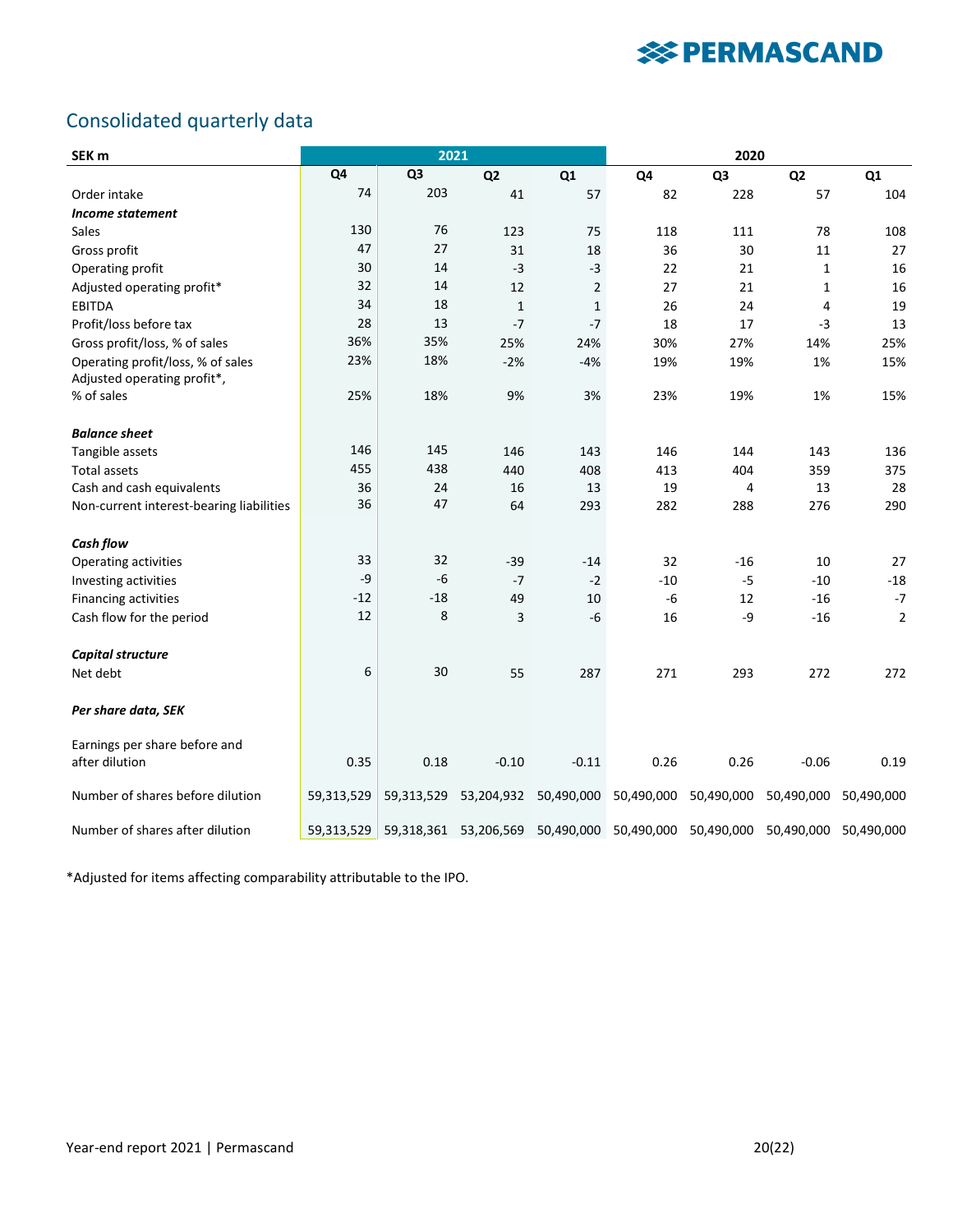# **※ PERMASCAND**

## Definitions of key performance indicators

| <b>Key performance indicator</b>     | <b>Definition</b>                                                                                                                                                                                                               | Purpose                                                                                                                                                                         |
|--------------------------------------|---------------------------------------------------------------------------------------------------------------------------------------------------------------------------------------------------------------------------------|---------------------------------------------------------------------------------------------------------------------------------------------------------------------------------|
| <b>Return on equity</b>              | Profit for the period, last 12 months (LTM),<br>divided by average equity                                                                                                                                                       | Return on equity is used to analyze profitability<br>over time, given the resources attributable to<br>the Parent Company's owners.                                             |
| <b>Return on assets</b>              | Operating profit plus financial income, last 12<br>months (LTM), divided by average total assets                                                                                                                                | Return on assets is used to analyze profitability,<br>based on how much capital is used.                                                                                        |
| <b>Gross profit</b>                  | Net sales less cost of goods sold                                                                                                                                                                                               | Gross profit is used to measure the Group's<br>profitability before sales expenses,<br>administrative expenses and research and<br>development expenses.                        |
| <b>Gross margin</b>                  | Gross profit divided by net sales                                                                                                                                                                                               | Gross margin is used to measure the Group's<br>production profitability.                                                                                                        |
| <b>EBITDA</b>                        | Operating profit before depreciation and<br>amortization of tangible and intangible assets                                                                                                                                      | EBITDA gives an overview of the Group's<br>operational profitability.                                                                                                           |
| <b>Adjusted operating profit</b>     | Operating profit excluding items affecting<br>comparability Items affecting comparability<br>refer to income and expenses that affect<br>comparability insofar as they do not recur with<br>the same regularity as other items. | Adjusted operating profit is used to measure<br>the Group's profitability and to increase<br>comparability between different time periods.                                      |
| <b>Adjusted operating margin</b>     | Adjusted operating profit divided by net sales                                                                                                                                                                                  | Adjusted operating margin gives an overview of<br>profitability relative to total revenue, adjusted<br>for items affecting comparability.                                       |
| <b>Items affecting comparability</b> | Income and expenses that affect comparability<br>insofar as they do not recur with the same<br>regularity as other items                                                                                                        | Break off items that affect comparability with<br>normal operations.                                                                                                            |
| Net debt                             | Interest-bearing current and non-current<br>liabilities less cash and cash equivalents                                                                                                                                          | Net debt is used to assess the Group's financial<br>position, opportunities for strategic<br>investments, dividend and to fulfill its financial<br>commitments.                 |
| Net working capital                  | Current assets less current liabilities                                                                                                                                                                                         | Net working capital is used to measure the<br>company's ability to meet short-term capital<br>requirements.                                                                     |
| Net working capital/net sales        | Net working capital divided by net sales during<br>the last 12 months                                                                                                                                                           | Net working capital/net sales is used to<br>measure the company's financial position in<br>relation to revenue over a 12-month period.                                          |
| <b>Earnings per share</b>            | Earnings for the period divided by the average<br>number of shares for the period                                                                                                                                               | Earnings per share provides a measurement of<br>each ordinary share's portion of the company's<br>earnings.                                                                     |
| <b>Operating margin</b>              | Operating profit divided by net sales                                                                                                                                                                                           | Operating margin gives an overview of<br>profitability relative to total revenue.                                                                                               |
| Equity/assets ratio                  | Equity divided by total assets                                                                                                                                                                                                  | The equity/assets ratio is used to assess the<br>Group's financial position, opportunities for<br>strategic investments, dividends and to fulfill its<br>financial commitments. |